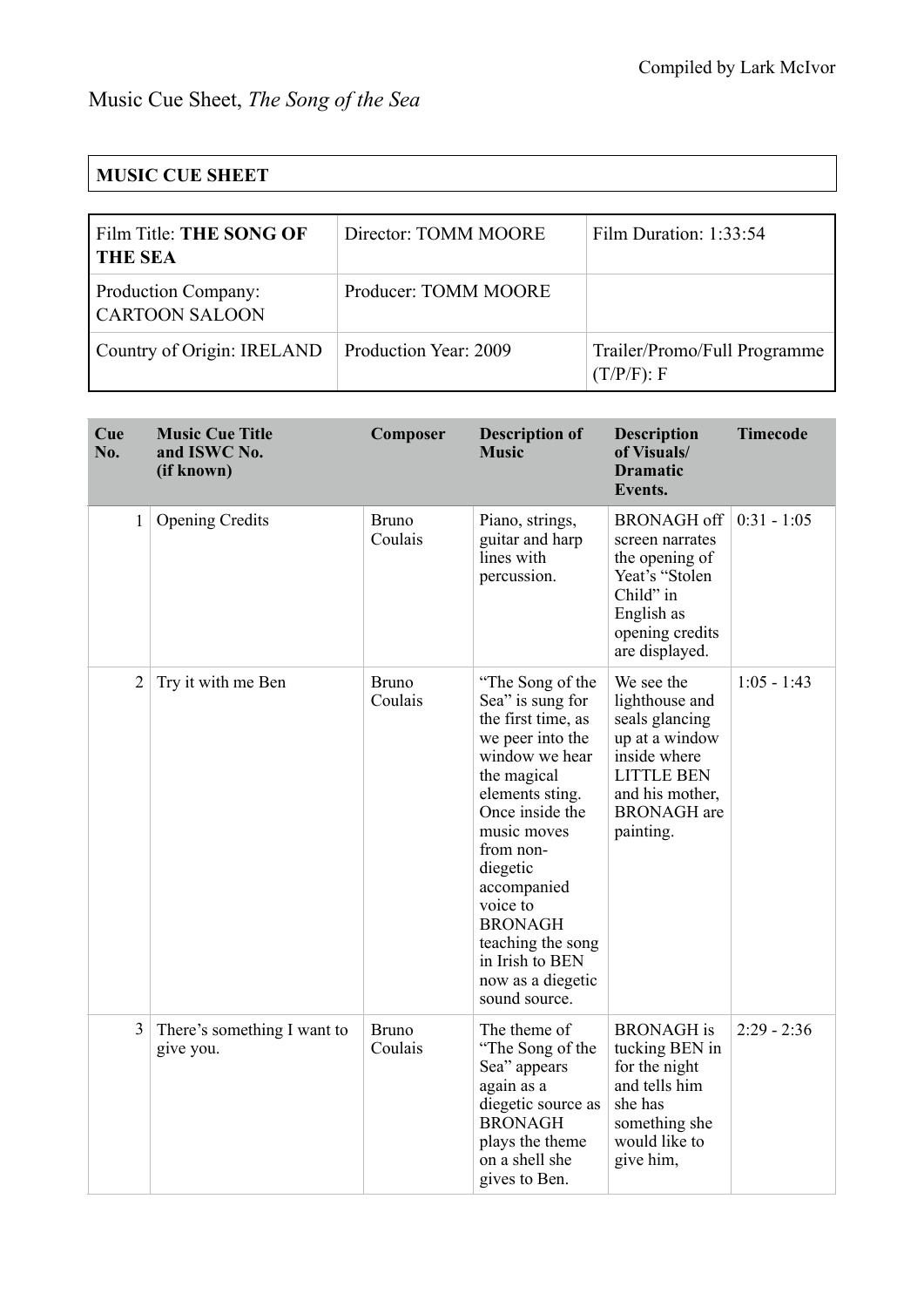| Cue<br>No. | <b>Music Cue Title</b><br>and ISWC No.<br>(if known) | Composer                | <b>Description of</b><br><b>Music</b>                                                                                                                                                                                                                                                          | <b>Description</b><br>of Visuals/<br><b>Dramatic</b><br>Events.                                                                                                                                                                                                                                                                                                                                                              | <b>Timecode</b> |
|------------|------------------------------------------------------|-------------------------|------------------------------------------------------------------------------------------------------------------------------------------------------------------------------------------------------------------------------------------------------------------------------------------------|------------------------------------------------------------------------------------------------------------------------------------------------------------------------------------------------------------------------------------------------------------------------------------------------------------------------------------------------------------------------------------------------------------------------------|-----------------|
| 4          | There's something I want to<br>give you continued.   | <b>Bruno</b><br>Coulais | "The Song of the<br>Sea" theme once<br>again appears<br>this time non-<br>diegetic once<br>again as the full<br>theme is realised.                                                                                                                                                             | <b>BRONAGH</b><br>tells BEN the<br>shell was given<br>to her by her<br>mother. She<br>tells him to<br>hold it to his<br>ear to hear The<br>Song of the<br>Sea.<br><b>BRONAGH</b><br>sings a line<br>from the song<br>as a lullaby<br>while visuals<br>on the screen<br>foreshadow the<br>story to come.<br>The family<br>talks about the<br>baby coming.<br>Another line is<br>sung as BEN<br>drifts in and out<br>of sleep. | $2:39 - 3:30$   |
| 5          | I'm so sorry                                         | <b>Bruno</b><br>Coulais | Begins with a<br>low ominous<br>drone, then "The<br>song of the Sea"<br>theme returns<br>again with<br><b>BRONAGH's</b><br>vocals in Irish.<br>This is mixed<br>with seal sounds<br>and whale songs<br>near the end of<br>the cue as the<br>instruments fade<br>into the recorded<br>material. | <b>BEN</b> wakes to<br><b>BRONAGH</b><br>making a cry of<br>pain as labour<br>begins. He calls<br>to her and as<br>she turns to him<br>her hair turns<br>white. She says<br>"I'm sorry" and<br>runs off as both<br>BEN and his<br>father call for<br>her. Title<br>credits appear.                                                                                                                                           | $3:30 - 4:14$   |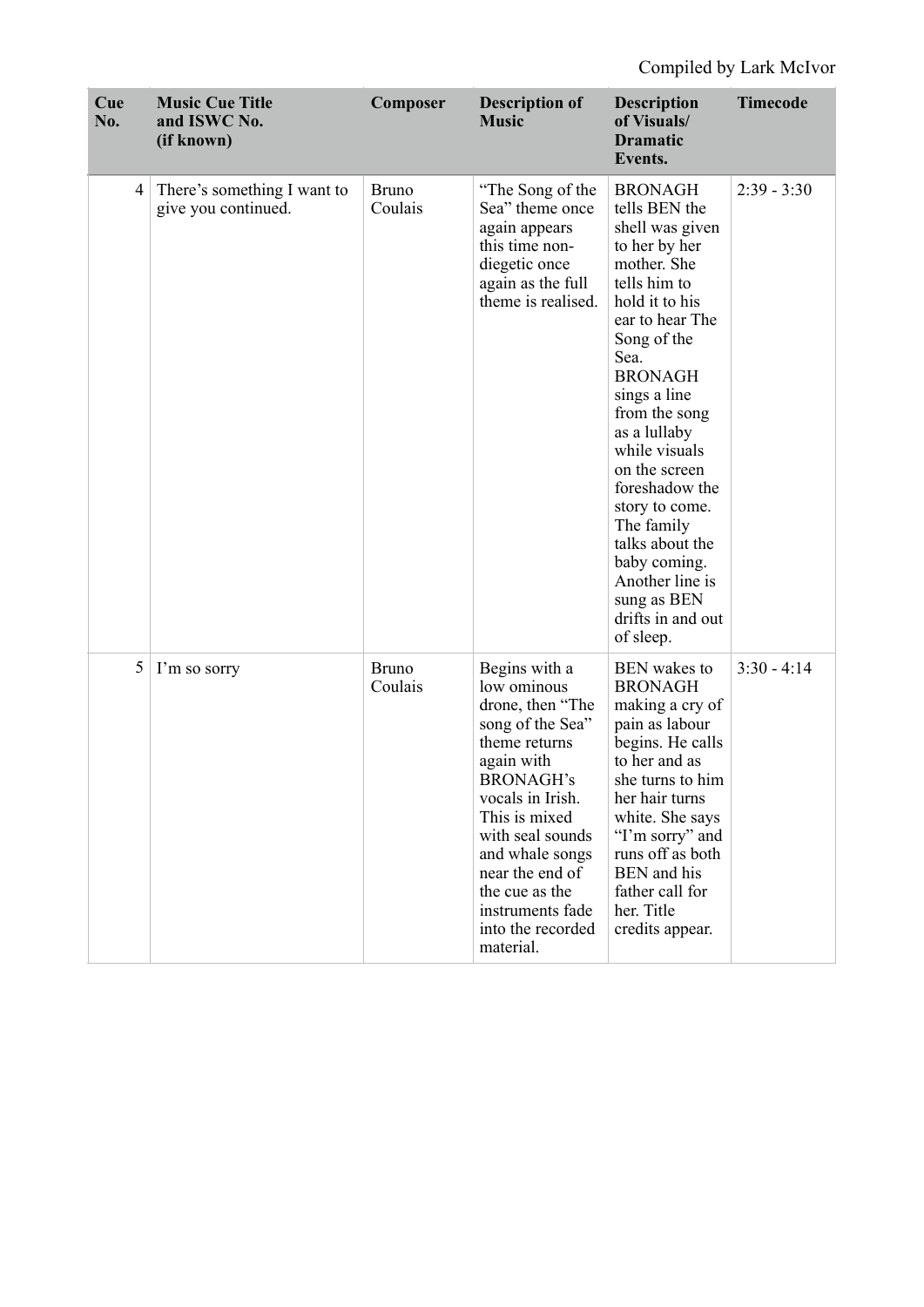| Cue<br>No. | <b>Music Cue Title</b><br>and ISWC No.<br>(if known) | Composer                | <b>Description of</b><br><b>Music</b>                                                                                                                                                                                                                                                                              | <b>Description</b><br>of Visuals/<br><b>Dramatic</b><br>Events.                                                             | <b>Timecode</b> |
|------------|------------------------------------------------------|-------------------------|--------------------------------------------------------------------------------------------------------------------------------------------------------------------------------------------------------------------------------------------------------------------------------------------------------------------|-----------------------------------------------------------------------------------------------------------------------------|-----------------|
| 6          | The Fairy Song                                       | <b>Bruno</b><br>Coulais | Diegetic singing<br>by BEN the<br>melody though<br>never stated<br>explicitly in the<br>film is<br>"Dúlamán". This<br>Irish folk song<br>tells a story of<br>courtship, the<br>verses BEN sings<br>are in English<br>and are not words<br>from the source<br>melody, rather<br>words tell of the<br>selkie's song. | BEN is on a<br>beach with his<br>dog CÚ singing<br>a song he says<br>his mother<br>taught him.                              | $4:18 - 4:27$   |
| $\tau$     | Called to the sea                                    | <b>Bruno</b><br>Coulais | Strings, some<br>chimes.                                                                                                                                                                                                                                                                                           | <b>SAOIRSE</b> is<br>drawn to the<br>seals she sees<br>in the water<br>after her<br>brother BEN<br>ignores her.             | $5:41 - 6:09$   |
| 8          | Called to the sea reprise                            | <b>Bruno</b><br>Coulais | The same music<br>cue as before,<br>now with the<br>interjections of<br>seals and gulls.                                                                                                                                                                                                                           | <b>BEN</b> declares<br>he isn't looking<br>after SAOIRSE<br>anymore after<br>CÚ dragged<br>him into the<br>water after her. | $6:41 - 7:20$   |
| 9          | Gran                                                 | <b>Bruno</b><br>Coulais | The music is here<br>performed as<br>detached string<br>lines and low<br>pizzicato, the<br>harp plays a<br>secondary<br>melody before<br>the motive is<br>taken into<br>staccato<br>woodwinds.                                                                                                                     | <b>GRAN</b> arrives<br>from the city<br>and<br>disapproves of<br>the small<br>family in the<br>lighthouse.                  | $8:32 - 8:56$   |
| 10         | Called to the sea reprise                            | <b>Bruno</b><br>Coulais | Strings, some<br>chimes.                                                                                                                                                                                                                                                                                           | <b>SAOIRSE</b> finds<br>the shell and<br>tries to play it<br>before BEN<br>finds her and<br>takes it back.                  | $9:50 - 10:10$  |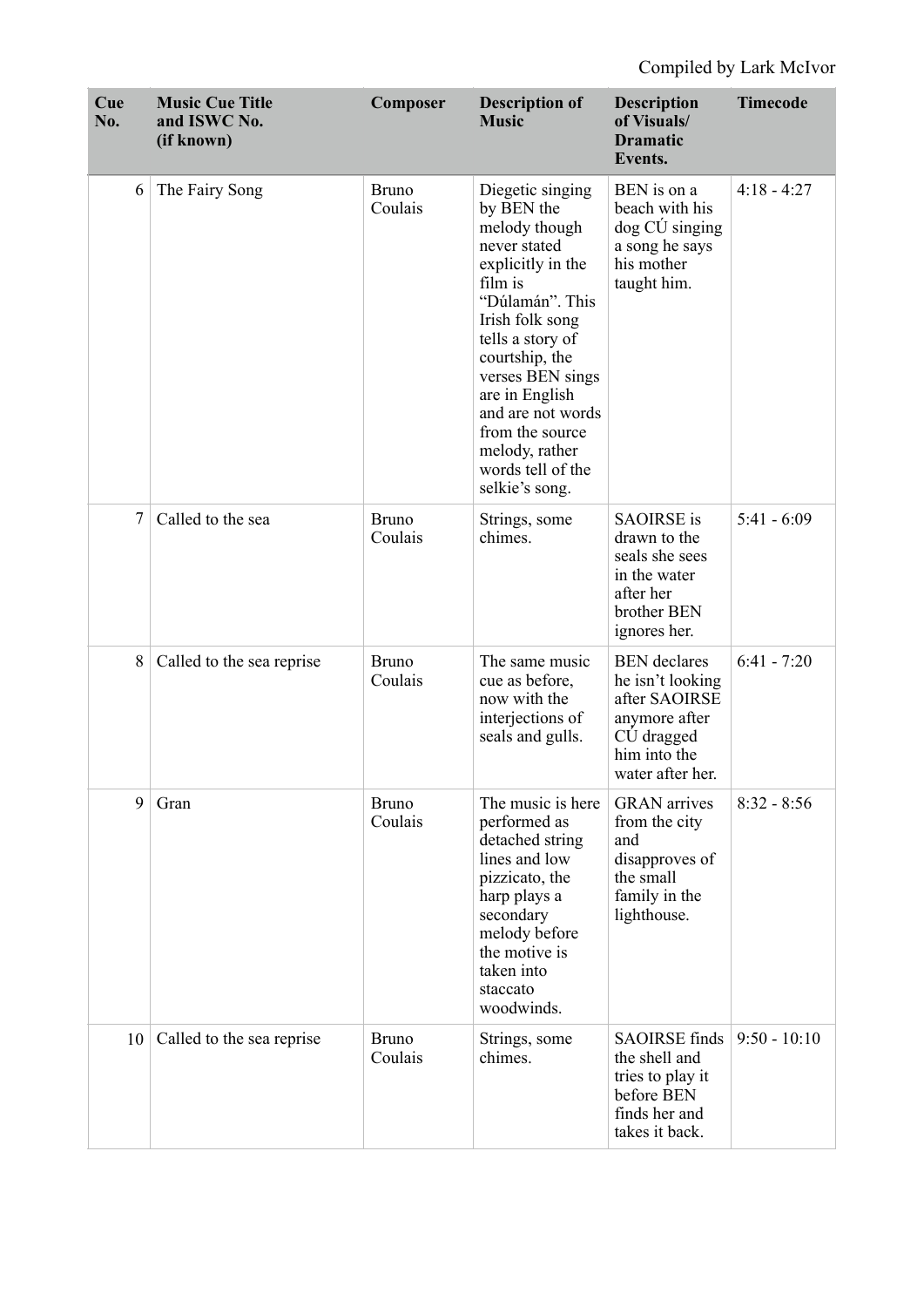| Cue<br>No. | <b>Music Cue Title</b><br>and ISWC No.<br>(if known) | Composer                | <b>Description of</b><br><b>Music</b>                                                             | <b>Description</b><br>of Visuals/<br><b>Dramatic</b><br>Events.                                                                                                                                                                                | <b>Timecode</b>                    |
|------------|------------------------------------------------------|-------------------------|---------------------------------------------------------------------------------------------------|------------------------------------------------------------------------------------------------------------------------------------------------------------------------------------------------------------------------------------------------|------------------------------------|
| 11         | The Birthday Party                                   | <b>Bruno</b><br>Coulais | Strings, a<br>noticeable horn<br>line.                                                            | SAOIRSE's<br>birthday party,<br>as the family<br>prepares for a<br>photo BEN<br>who is still<br>upset at his<br>sister pushes<br>her face into<br>her cake.                                                                                    | $10:26 - 11:13$                    |
| 12         | Doing dishes                                         | <b>Bruno</b><br>Coulais | Diegetic warbled<br>singing.                                                                      | BEN has been<br>sent to his<br>room, GRAN is<br>singing off key<br>off screen. The<br>children's<br>father tells<br><b>GRAN</b> the kids<br>are in bed and<br>so he's off for<br>one in the pub.                                               | $11:18 - 11:30$<br>$11:32 - 11:34$ |
| 13         | Macca/Gran's theme                                   | <b>Bruno</b><br>Coulais | Strings plucked,<br>Irish flute takes<br>the melody,<br>chimes also<br>present as<br>colouration. | <b>GRAN</b> stands<br>on tiptoe and<br>watches her son<br>go out the<br>kitchen<br>window. We<br>have just been<br>told that as well<br>as SAOIRSE's<br>birthday it is<br>the anniversary<br>of when<br><b>BRONAGH</b><br>was lost to<br>them. | $11:45 - 12:07$                    |
| 14         |                                                      | <b>Bruno</b><br>Coulais | Piano, strings,<br>possibly<br>marimba.                                                           | <b>SAOIRSE</b> has<br>asked BEN for<br>a story, BEN<br>starts to tell the<br>story of<br>"Macha the<br>Owl Witch".                                                                                                                             | $12:13 -$<br>13:16                 |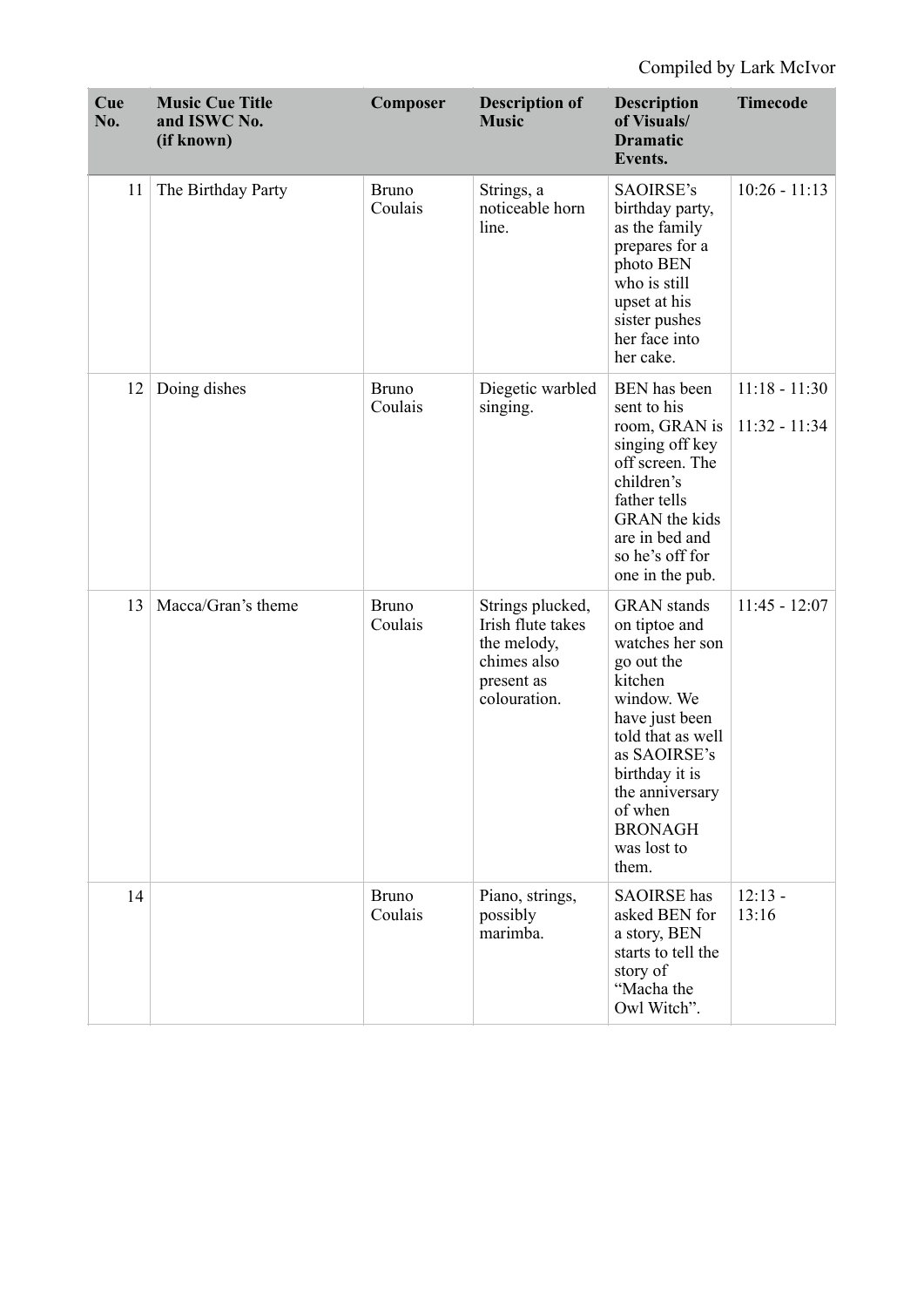| Cue<br>No. | <b>Music Cue Title</b><br>and ISWC No.<br>(if known) | Composer                | <b>Description of</b><br><b>Music</b>                                                                                                                                                                                                                                                                                                                                                 | <b>Description</b><br>of Visuals/<br><b>Dramatic</b><br>Events.                                                                                                                                                                                                                                                                                                                                                                                                                                                                                                                                                                                                                             | <b>Timecode</b>    |
|------------|------------------------------------------------------|-------------------------|---------------------------------------------------------------------------------------------------------------------------------------------------------------------------------------------------------------------------------------------------------------------------------------------------------------------------------------------------------------------------------------|---------------------------------------------------------------------------------------------------------------------------------------------------------------------------------------------------------------------------------------------------------------------------------------------------------------------------------------------------------------------------------------------------------------------------------------------------------------------------------------------------------------------------------------------------------------------------------------------------------------------------------------------------------------------------------------------|--------------------|
| 15         | "The Mother's Portrait"<br>and Saoirse's Theme.      | <b>Bruno</b><br>Coulais | Metal chimes,<br>softly played<br>perhaps with<br>rubber or plastic<br>mallet, mixed<br>with a rainstick<br>or wooden<br>pitched<br>percussion<br>blended together<br>to signify the<br>magical lights.<br>Her theme is<br>played on piano<br>supported by<br>strings. The<br>melody is then<br>taken over by<br>chimes, marimba<br>pianissimo<br>glissandi are in<br>the background. | After hearing<br>wind making<br>some sound in<br>the shell<br><b>SAOIRSE</b> has<br>gotten out of<br>bed to<br>investigate, not<br>wanting to get<br>in trouble she<br>took the shell to<br>the bathroom<br>where she sat<br>down to play.<br>The same<br>magical<br>elements/lights<br>from the<br>introduction<br>appear for the<br>first time since<br><b>BRONAGH</b><br>disappeared.<br><b>SAOIRSE</b><br>follows the<br>lights through<br>the house to her<br>mother's<br>portrait. She<br>finds a selkie<br>coat, just her<br>size, which<br>looks<br>remarkably<br>similar to one<br><b>BRONAGH</b><br>wore. The<br>lights lead her<br>to the shore<br>where the seals<br>greet her. | $14:05 -$<br>16:45 |
| 16         | "Dance With The Fish"<br>and Saoirse's Theme within  | <b>Bruno</b><br>Coulais | Arpeggiated harp<br>lines, Saoirse's<br>theme played on<br>hammered<br>dulcimer.                                                                                                                                                                                                                                                                                                      | <b>SAOIRSE</b><br>swims with the<br>seals having<br>transformed<br>into a selkie.<br>Other<br>characters are<br>introduced.                                                                                                                                                                                                                                                                                                                                                                                                                                                                                                                                                                 | $17:20 -$<br>19:23 |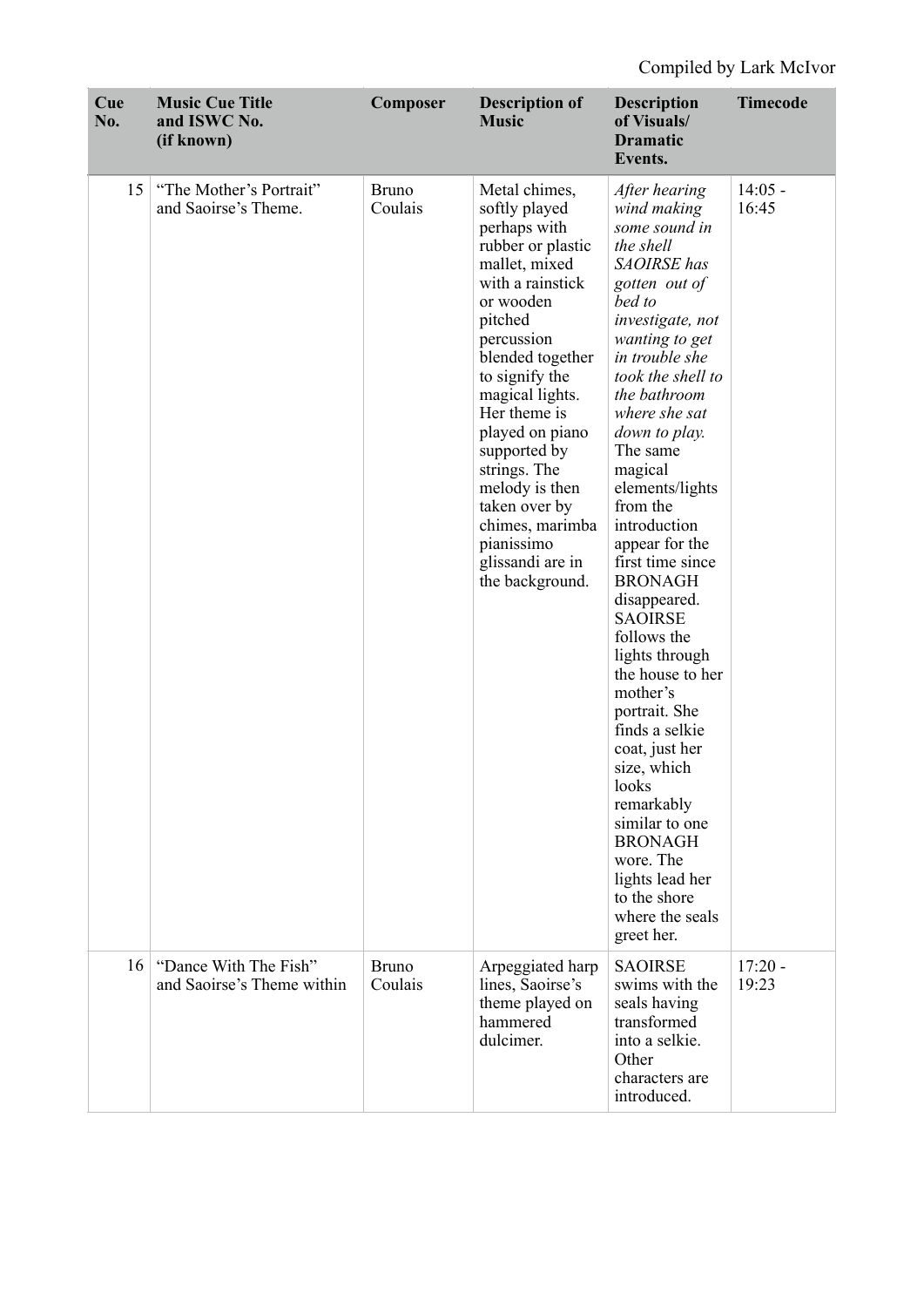| Cue<br>No. | <b>Music Cue Title</b><br>and ISWC No.<br>(if known) | Composer                | <b>Description of</b><br><b>Music</b>                                                             | <b>Description</b><br>of Visuals/<br><b>Dramatic</b><br>Events.                                                                                                                                                                                                                          | <b>Timecode</b>    |
|------------|------------------------------------------------------|-------------------------|---------------------------------------------------------------------------------------------------|------------------------------------------------------------------------------------------------------------------------------------------------------------------------------------------------------------------------------------------------------------------------------------------|--------------------|
| 17         | "Dance With The Fish"<br>returns.                    | <b>Bruno</b><br>Coulais | Saoirse's theme<br>returns again.                                                                 | <b>SAOIRSE's</b><br>night excursion<br>has worried the<br>family, her<br>father takes the<br>selkie coat and<br>locks it in a<br>chest which he<br>throws into the<br>sea, then night<br>transitions into<br>day as he<br>pack's GRAN's<br>car for the<br>children to go<br>to the city. | $20:07 -$<br>21:39 |
|            | 18   I don't want to go!                             | <b>Bruno</b><br>Coulais | Irish flute,<br>strings. Another<br>secondary theme<br>of unhappiness<br>begins to take<br>shape. | BEN doesn't<br>want to leave,<br>he cries in the<br>car as they take<br>off after having<br>a row with his<br>father. BEN's<br>father reaches<br>out his hand in<br>reconciliation<br>as the car<br>drives off. CU<br>breaks his lead<br>and follows the<br>car.                         | $22:37 -$<br>23:13 |
| 19         | There haven't been seals                             | <b>Bruno</b><br>Coulais | "Sadness" theme,<br>melody in<br>strings. Piano and<br>plucked strings.                           | <b>DAN THE</b><br><b>FERRY MAN</b><br>shows BEN<br>and SAOIRSE<br>seals near the<br>ferry. BEN is<br>still crying,<br><b>SAOIRSE</b> tries<br>to hold his hand<br>but BEN shrugs<br>her off.                                                                                             | $23:51 -$<br>24:24 |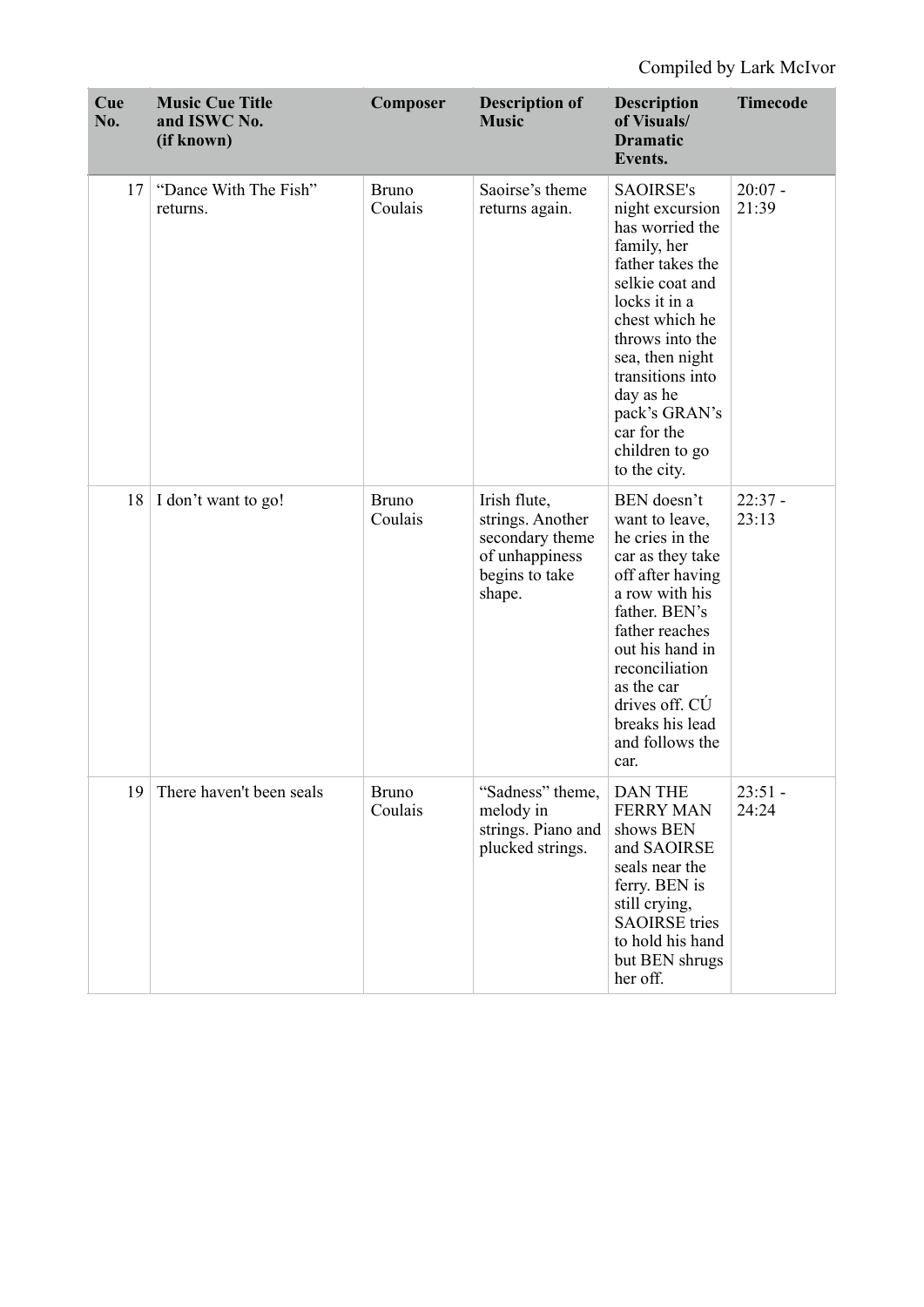| Cue<br>No. | <b>Music Cue Title</b><br>and ISWC No.<br>(if known) | Composer                | <b>Description of</b><br><b>Music</b>                                                                                                                                                                                                                                                                                                                                                                                                                                                                                      | <b>Description</b><br>of Visuals/<br><b>Dramatic</b><br>Events.                                                                                                                                                                                                                                                                                                                                                   | <b>Timecode</b>    |
|------------|------------------------------------------------------|-------------------------|----------------------------------------------------------------------------------------------------------------------------------------------------------------------------------------------------------------------------------------------------------------------------------------------------------------------------------------------------------------------------------------------------------------------------------------------------------------------------------------------------------------------------|-------------------------------------------------------------------------------------------------------------------------------------------------------------------------------------------------------------------------------------------------------------------------------------------------------------------------------------------------------------------------------------------------------------------|--------------------|
| 20         | Travelling                                           | <b>Bruno</b><br>Coulais | A very quiet<br>gradual fade in,<br>beginning with a<br>low drone.<br>Diegetic sounds<br>are tuned to the<br>starting note.<br>Melody in the<br>guitar and the<br>musical saw.<br>Percussion is<br>maracas, very<br>faint chimes<br>interject.                                                                                                                                                                                                                                                                             | BEN, GRAN<br>and SAOIRSE<br>drive across the<br>mainland to the<br>city. BEN<br>draws a map as<br>they drive.                                                                                                                                                                                                                                                                                                     | $24:36 -$<br>26:28 |
| 21         | Gran's                                               | <b>Bruno</b><br>Coulais | Diegetic music,<br>GRAN's radio a<br>male voice,<br>garbled and out<br>of key. Synth<br>textures imitating<br>static. GRAN<br>sings along also<br>out of key.                                                                                                                                                                                                                                                                                                                                                              | Now in the city,<br><b>BEN</b> and<br><b>SAOIRSE</b> try<br>to navigate<br>GRAN's<br>lifestyle as she<br>sings along to<br>the radio and<br>the children try<br>to amuse<br>themselves.                                                                                                                                                                                                                           | $26:31 -$<br>27:18 |
| 22         | Gran's Continued                                     | <b>Bruno</b><br>Coulais | Musical<br>separation of the<br>family is clear,<br><b>BEN</b> is listening<br>to metal music on<br>headphones and<br><b>GRAN</b> still<br>singing along to<br>the radio. As the<br>scene moves to<br><b>SAOIRSE</b><br>upstairs she plays<br>"The Song of the<br>Sea" on the shell.<br>None of their<br>music interacts.<br>The music<br>signifying the<br>magical elements<br>plays in another<br>cut with<br>SAOIRSE's<br>playing. before<br>returning to the<br>main room where<br><b>BEN</b> and GRAN<br>are sitting. | <b>BEN</b> and<br>GRAN sit it the<br>main room but<br>do not interact.<br><b>SAOIRSE</b> is<br>upstairs in<br><b>GRAN's coat</b><br>playing on the<br>shell. The scene<br>shifts to the<br>fairies living on<br>a roundabout<br>who see the<br>magical<br>elements in the<br>air before the<br>scene returns to<br><b>BEN</b> and<br><b>GRAN. GRAN</b><br>notices<br>something is<br>amiss and<br>heads upstairs. | $27:28 -$<br>28:10 |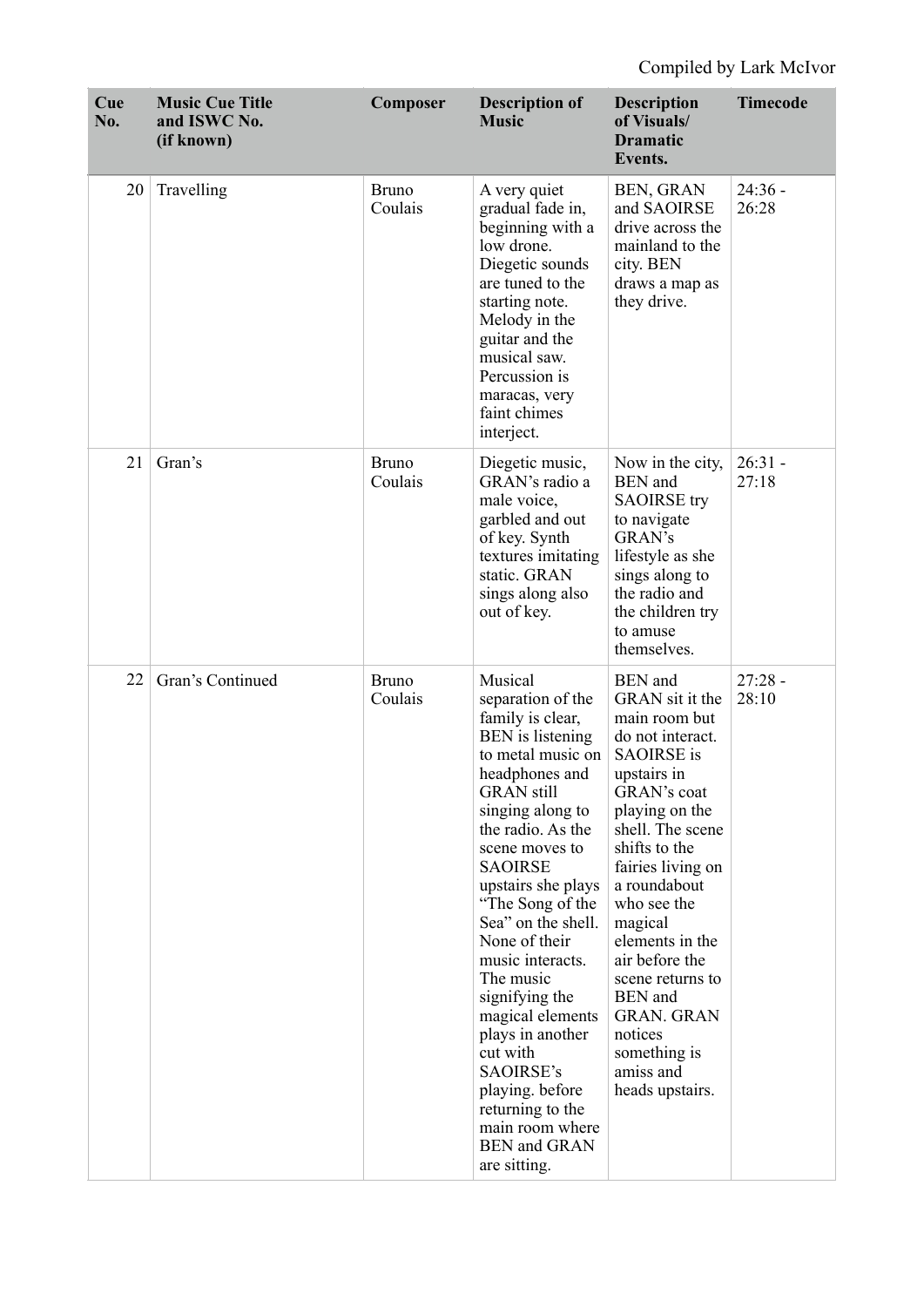| Cue<br>No. | <b>Music Cue Title</b><br>and ISWC No.<br>(if known) | Composer                | <b>Description of</b><br><b>Music</b>                                                                                                                                                                                          | <b>Description</b><br>of Visuals/<br><b>Dramatic</b><br>Events.                                                                                                                                                                                                                                                                                                                  | <b>Timecode</b>    |
|------------|------------------------------------------------------|-------------------------|--------------------------------------------------------------------------------------------------------------------------------------------------------------------------------------------------------------------------------|----------------------------------------------------------------------------------------------------------------------------------------------------------------------------------------------------------------------------------------------------------------------------------------------------------------------------------------------------------------------------------|--------------------|
| 23         | My best coat!                                        | <b>Bruno</b><br>Coulais | Harp, melody<br>featured in the<br>Glass<br>Harmonica,<br>strings reiterate<br>GRAN's theme.                                                                                                                                   | <b>GRAN</b><br>discovers<br>SAOIRSE in<br>her bathtub<br>showering in<br>GRAN's best<br>coat. GRAN<br>angrily sends<br>both BEN and<br>SAOIRSE to<br>bed early and<br>tosses out her<br>now ruined<br>coat. She finds<br>three fairies in<br>her bin asking<br>her if she is the<br>selkie they are<br>looking for.<br><b>GRAN</b><br>dismisses them<br>as trick or<br>treaters. | $28:16 -$<br>29:00 |
| 24         | "Molly" by Slim Pezin and<br>Kíla.                   | <b>Bruno</b><br>Coulais | The music<br>features spoons<br>and a simplistic<br>repeated melody<br>in a guitar and<br>banjo line.<br><b>SAOIRSE</b> plays<br>diegetic music on<br>the "shell" which<br>is musically<br>characterised as<br>an Irish flute. | <b>BEN</b> has<br>decided to go<br>home to the<br>lighthouse, he<br>reluctantly lets<br>SAOIRSE come<br>with him and<br>hold onto the<br>shell. Images<br>clearly depict<br>Dublin as they<br>pass through<br>the city<br>including the<br>statue of Molly<br>Malone.                                                                                                            | $30:11 - 31:08$    |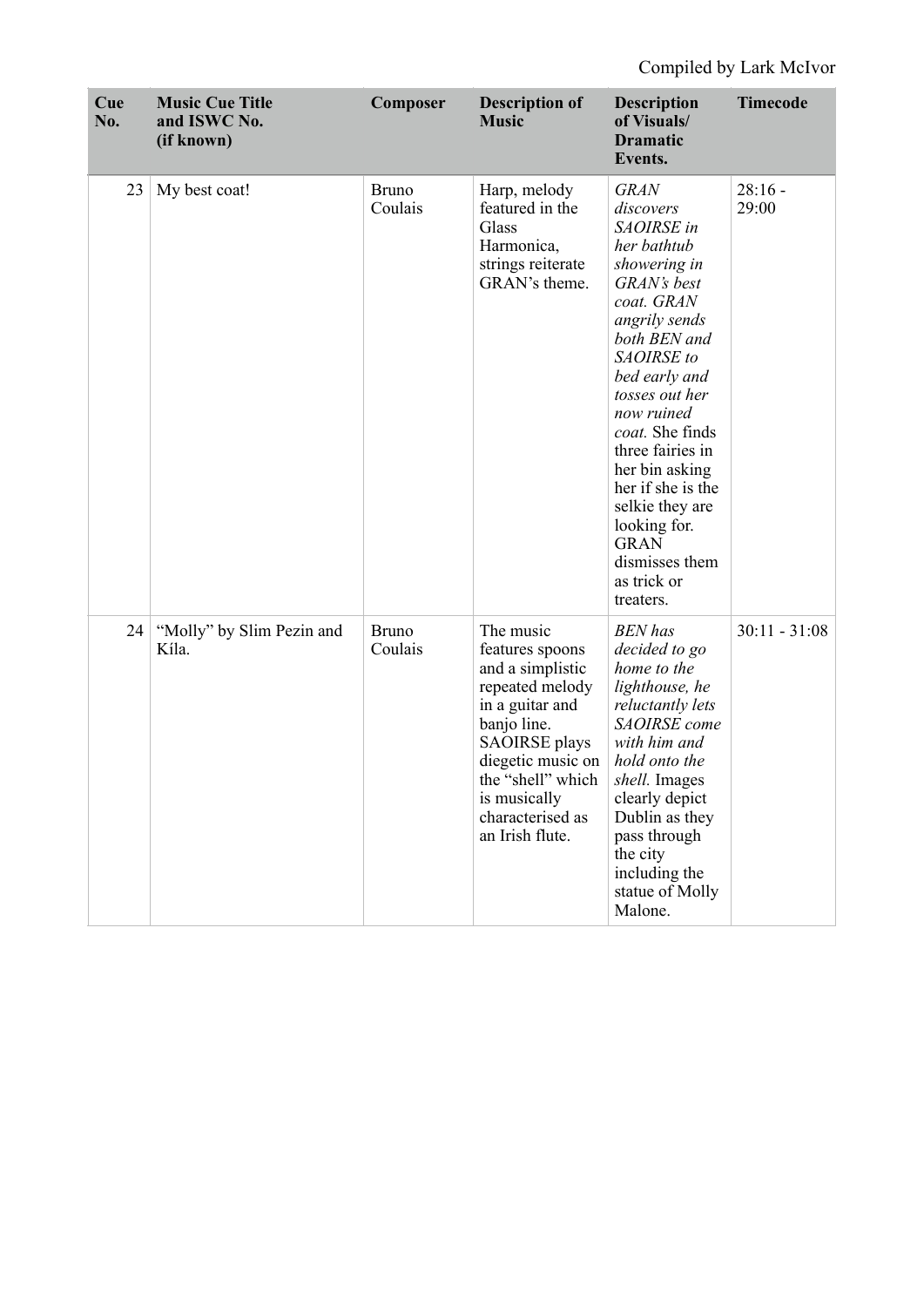| Cue<br>No. | <b>Music Cue Title</b><br>and ISWC No.<br>(if known) | Composer                | <b>Description of</b><br><b>Music</b>                                                                                                       | <b>Description</b><br>of Visuals/<br><b>Dramatic</b><br>Events.                                                                                                                                                                                                                                                         | <b>Timecode</b>    |
|------------|------------------------------------------------------|-------------------------|---------------------------------------------------------------------------------------------------------------------------------------------|-------------------------------------------------------------------------------------------------------------------------------------------------------------------------------------------------------------------------------------------------------------------------------------------------------------------------|--------------------|
| 25         | Look at this Saoirse!                                | <b>Bruno</b><br>Coulais | "Magical<br>elements" cue<br>with SAOIRSE's<br>continued<br>diegetic playing<br>which becomes<br>the melody of<br>"The Song of the<br>Sea". | BEN sees one<br>of the magical<br>elements and<br>decides to<br>chase it with<br><b>SAOIRSE</b> who<br>is surprised to<br>find BEN<br>including her.<br>The fairies see<br><b>SAOIRSE</b><br>playing and<br>realise she is<br>the selkie they<br>have been<br>seeking.                                                  | $31:08 -$<br>31:36 |
| 26         | "In The Streets"                                     | <b>Bruno</b><br>Coulais | Horns, strings,<br>tamborine                                                                                                                | The fairies tell<br>SAOIRSE they<br>have her coat<br>thinking that<br>the one GRAN<br>disposed of is<br>SAOIRSE's true<br>coat. They<br>warn her of the<br>OWLS and take<br>her to their<br>fort. BEN had<br>attached CÚ's<br>lead to<br>SAOIRSE and<br>is dragged<br>along through<br>traffic at a busy<br>roundabout. | $31:42 -$<br>32:08 |
| 27         | The mound.                                           | <b>Bruno</b><br>Coulais | Glass harmonica<br>or bowed<br>vibraphone open<br>intervals.                                                                                | <b>BEN</b> has<br>recovered from<br>his brush with<br>death and<br>follows the lead<br>attached to<br><b>SAOIRSE</b><br>through the<br>bushes to where<br>the fairies have<br>taken his sister.                                                                                                                         | $32:14 -$<br>32:20 |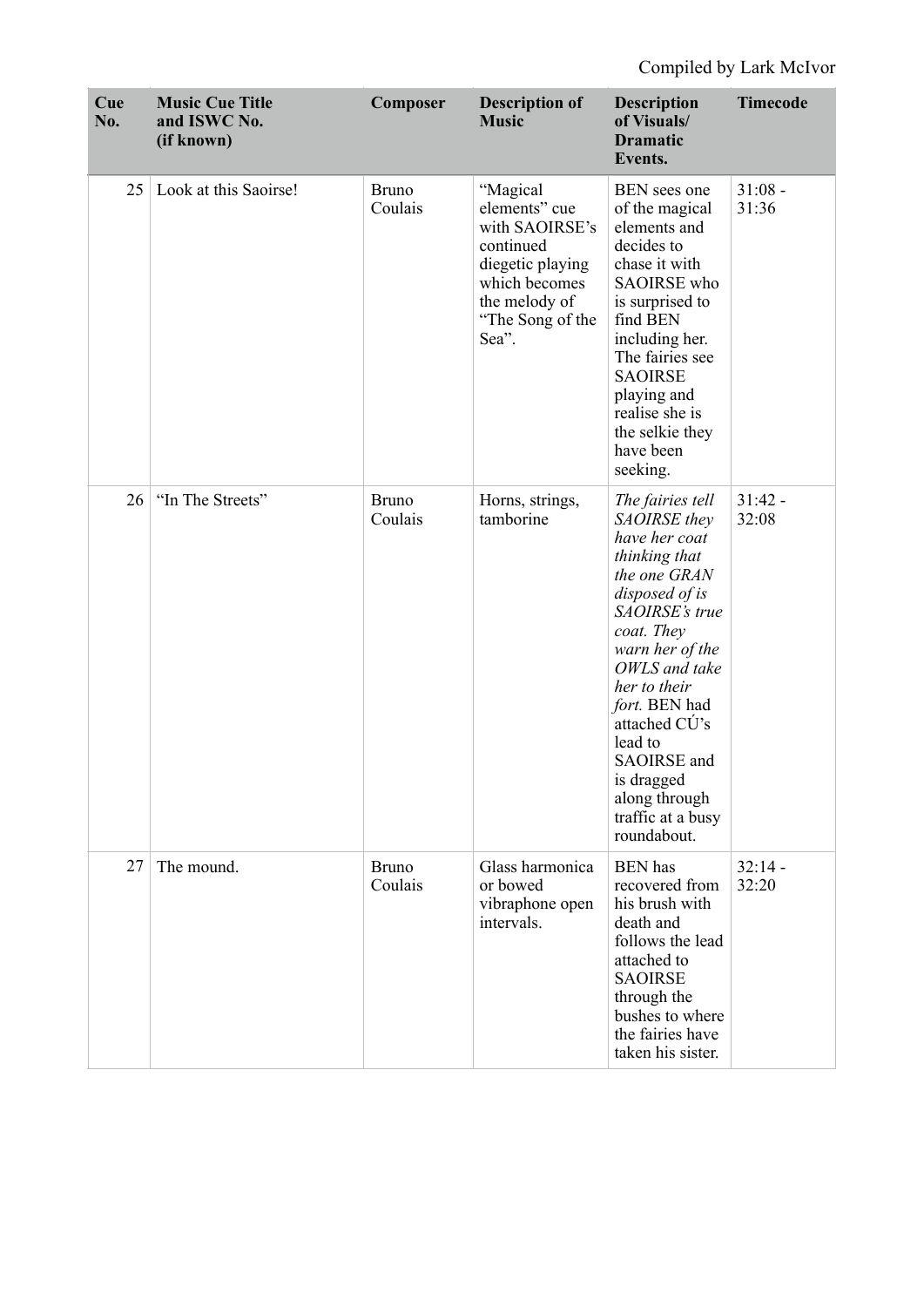| Cue<br>No. | <b>Music Cue Title</b><br>and ISWC No.<br>(if known) | Composer                                | <b>Description of</b><br><b>Music</b>                                                                                                                                                                                                                                                                                      | <b>Description</b><br>of Visuals/<br><b>Dramatic</b><br>Events.                                                                                                                                                                                                                                                                                                                                                                          | <b>Timecode</b>    |
|------------|------------------------------------------------------|-----------------------------------------|----------------------------------------------------------------------------------------------------------------------------------------------------------------------------------------------------------------------------------------------------------------------------------------------------------------------------|------------------------------------------------------------------------------------------------------------------------------------------------------------------------------------------------------------------------------------------------------------------------------------------------------------------------------------------------------------------------------------------------------------------------------------------|--------------------|
| 28         | Before the main event.                               | <b>Bruno</b><br>Coulais/<br>Traditional | Diegetic music is<br>performed by the<br>fairies who play a<br>fiddle, bodhrán<br>and a banjo. They<br>are accompanied<br>by nondiegetic<br>music of an<br>additional fiddle<br>and a cláirseach<br>harp. The Irish<br>flute is added as<br><b>SAOIRSE</b> joins<br>in, creating a<br>session<br>environment and<br>sound. | The fairies have<br>taken SAOIRSE<br>to their fort and<br><b>BEN</b> followed<br>hiding behind<br>stone statues of<br>other fairies.<br>The fairies<br>begin playing a<br>song for<br><b>SAOIRSE</b><br>"before the<br>main event"<br>which is a<br>rendition of<br>"Dúlamán" but<br>with new lyrics<br>about a selkie.<br>Above, the<br><b>OWLS</b> have<br>noticed the<br>magical<br>elements and<br>begin to<br>approach the<br>fort. | $33:02 -$<br>34:09 |
| 29         | Who said that?                                       | <b>Bruno</b><br>Coulais/<br>Traditional | BEN sings the<br>final verse of the<br>song. Diegetic<br>boy's voice.                                                                                                                                                                                                                                                      | The lead fairy<br>has forgotten<br>the last verse.<br><b>BEN</b> still<br>hidden from<br>view sings it<br>and the fairy<br>attributes it to<br>his stone<br>audience.                                                                                                                                                                                                                                                                    | $34:11 - 34:19$    |
| 30         | Her coat!                                            | <b>Bruno</b><br>Coulais/<br>Traditional | Return to the<br>session sound<br>from cue 28.<br>Magical elements<br>lingering at the<br>end.                                                                                                                                                                                                                             | The fairies<br>resume their<br>song. They ask<br><b>SAOIRSE</b> to<br>sing them home<br>but find he<br>unable to do so<br>as they have the<br>wrong coat.                                                                                                                                                                                                                                                                                | $34:21 -$<br>35:07 |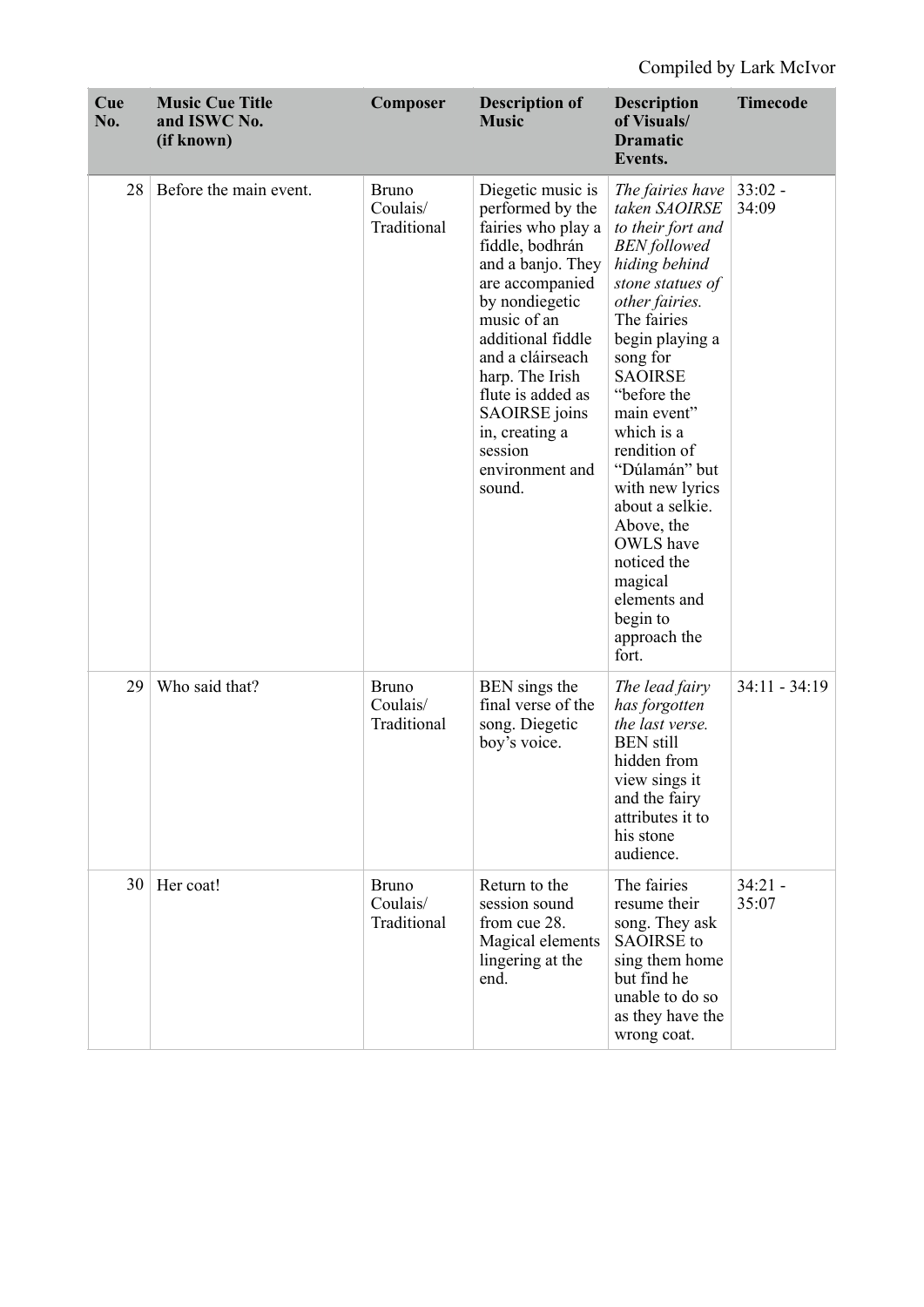| Cue<br>No. | <b>Music Cue Title</b><br>and ISWC No.<br>(if known) | Composer                | <b>Description of</b><br><b>Music</b>                                                                                                                                                                                                                                                                  | <b>Description</b><br>of Visuals/<br><b>Dramatic</b><br>Events.                                                                                                                                                                               | <b>Timecode</b>    |
|------------|------------------------------------------------------|-------------------------|--------------------------------------------------------------------------------------------------------------------------------------------------------------------------------------------------------------------------------------------------------------------------------------------------------|-----------------------------------------------------------------------------------------------------------------------------------------------------------------------------------------------------------------------------------------------|--------------------|
| 31         | "Get Away"                                           | <b>Bruno</b><br>Coulais | Uilleann pipes,<br>strings, flute,                                                                                                                                                                                                                                                                     | <b>BEN</b> has told<br>the fairies he<br>knows where<br>SAOIRSE's<br>coat is and just<br>as they rejoice<br>at this news,<br>the OWLS<br>attack trying to<br>take SAOIRSE.                                                                    | $36:00 -$<br>37:10 |
| 32         | The owls attack.                                     | <b>Bruno</b><br>Coulais | Diegetic shell/<br>Irish flute.                                                                                                                                                                                                                                                                        | <b>SAOIRSE</b> upon<br>being attacked<br>by an OWL<br>begins to play<br>the Song of the<br>Sea theme on<br>the shell. This<br>repels the<br>OWLS and for<br>a time turns the<br>fairies back<br>from stone for a<br>time.                     | $37:11 - 37:19$    |
| 33         | Find her coat.                                       | Traditional             | Diegetic solo<br>singing of<br>"Dúlamán"<br>chorus.                                                                                                                                                                                                                                                    | The fairies have<br>been slightly<br>recovered, they<br>instructed BEN<br>to find<br>SAOIRSE's true<br>coat to save<br>them. Meekly<br>one of the<br>fairies asks if<br>they can sing<br>again as BEN<br>and SAOIRSE<br>head for the<br>exit. | $37:37 -$<br>37:41 |
| 34         | "In the Bus"                                         | <b>Bruno</b><br>Coulais | Harp, Irish flute,<br>string section, in<br>the background<br><b>BRONAGH</b><br>hums the melody<br>of "The Song of<br>the Sea" as the<br>magical elements<br>swirl around her.<br><b>SAOIRSE</b> plays<br>the shell/Irish<br>flute continuing<br>the theme as a<br>diegetic sound<br>source this time. | <b>BEN</b> and<br><b>SAOIRSE</b> are<br>on a bus home,<br>he asks her if<br>she is indeed a<br>selkie to which<br>she smiles<br>happily at him.<br><b>BEN</b><br>remembers his<br>mother.                                                     | $38:27 -$<br>39:16 |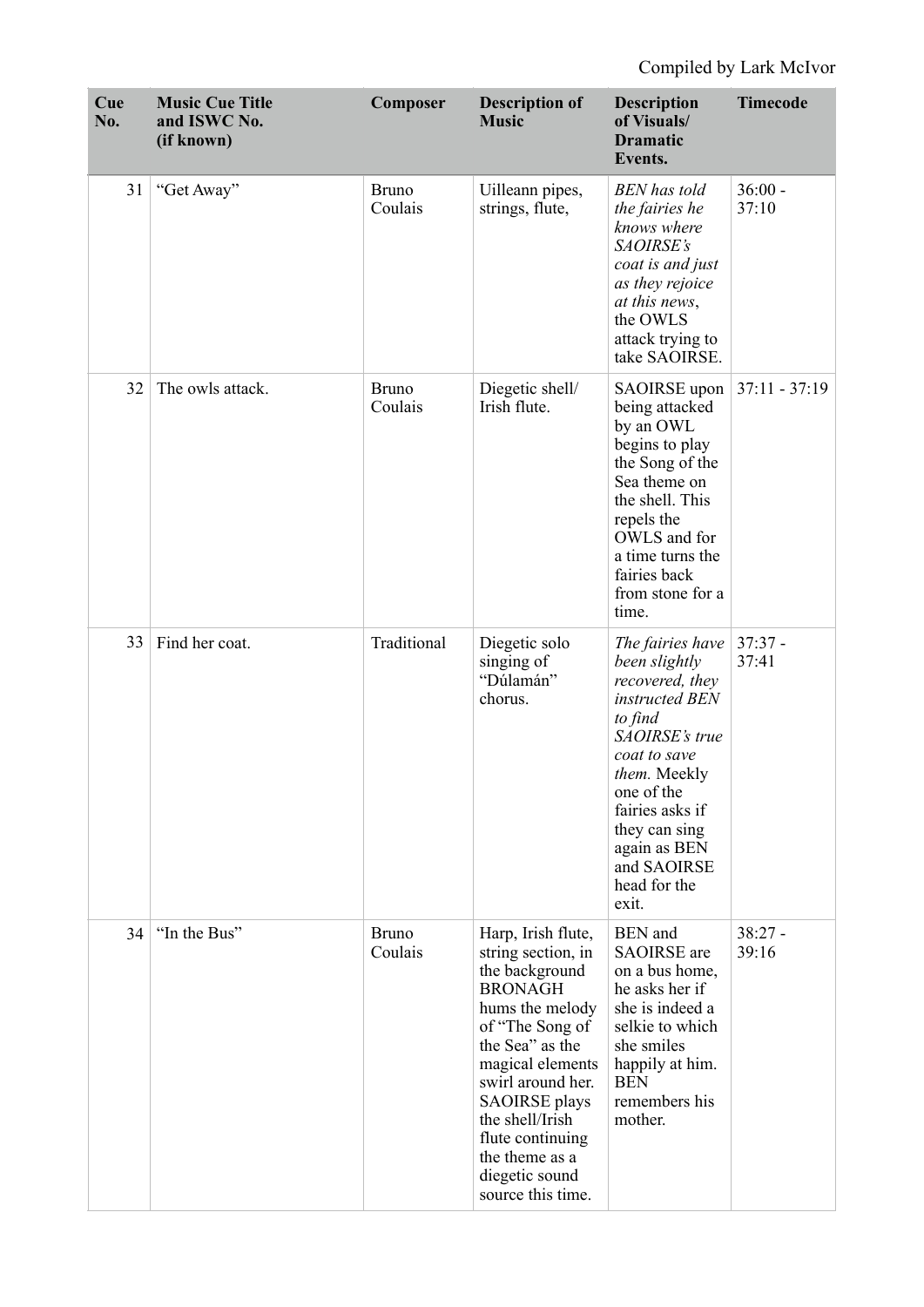| Cue<br>No. | <b>Music Cue Title</b><br>and ISWC No.<br>(if known) | Composer                | <b>Description of</b><br><b>Music</b>                                                                                                                                                                                                                             | <b>Description</b><br>of Visuals/<br><b>Dramatic</b><br>Events.                                                                                                                                                                                                                                                                                           | <b>Timecode</b>    |
|------------|------------------------------------------------------|-------------------------|-------------------------------------------------------------------------------------------------------------------------------------------------------------------------------------------------------------------------------------------------------------------|-----------------------------------------------------------------------------------------------------------------------------------------------------------------------------------------------------------------------------------------------------------------------------------------------------------------------------------------------------------|--------------------|
| 35         | Travelling reprise.                                  | <b>Bruno</b><br>Coulais | The travelling<br>theme from their<br>journey in the car<br>with GRAN<br>resumes.<br><b>SAORISE</b> plays<br>the "Song of the<br>Sea theme" on<br>the shell/Irish<br>flute at the end of<br>the cue as a<br>diegetic close.                                       | <b>BEN</b> and<br><b>SAOIRSE</b><br>travel by foot<br>towards their<br>home, guided<br>by the magical<br>lights. They<br>discover<br>another fairy<br>turned to stone<br>by the OWLS<br>and SAOIRSE<br>attempts to use<br>the shell to<br>wake him. BEN<br>tells her it is too<br>dangerous to<br>play the shell in<br>case it leads the<br>OWLS to them. | $40:18 -$<br>41:15 |
| 36         | We're not lost!                                      | <b>Bruno</b><br>Coulais | Low synth drone,<br>vibraphone<br>repeated<br>intervals, then a<br>cello melody<br>briefly interjects.<br><b>SAOIRSE</b> plays<br>the "Song of the<br>Sea theme" on<br>the shell/Irish<br>flute as a diegetic<br>sound source<br>over the non-<br>diegetic music. | <b>BEN</b> and<br><b>SAOIRSE</b> are<br>lost, BEN hears<br>a sound in the<br>bushes he fears<br>might be<br>Macha.                                                                                                                                                                                                                                        | $41:25 -$<br>42:27 |
| 37         | "Who Are You"                                        | <b>Bruno</b><br>Coulais | String section<br>rapid<br>arpeggiations,<br>harp line echoed<br>by a pizzicato<br>bass section.<br>Then the harp<br>takes over the<br>arpeggiations<br>with the strong<br>section joining<br>in.                                                                 | $C\acute{U}$ has found<br>the children and<br>greets them<br>enthusiastically.                                                                                                                                                                                                                                                                            | $42:36 -$<br>42:50 |
| 38         |                                                      | <b>Bruno</b><br>Coulais | A repeat of the<br>travelling theme<br>from before in<br>GRAN's car.                                                                                                                                                                                              | The children<br>follow CÚ<br>hoping he will<br>lead them<br>home.                                                                                                                                                                                                                                                                                         | $42:56 -$<br>43:42 |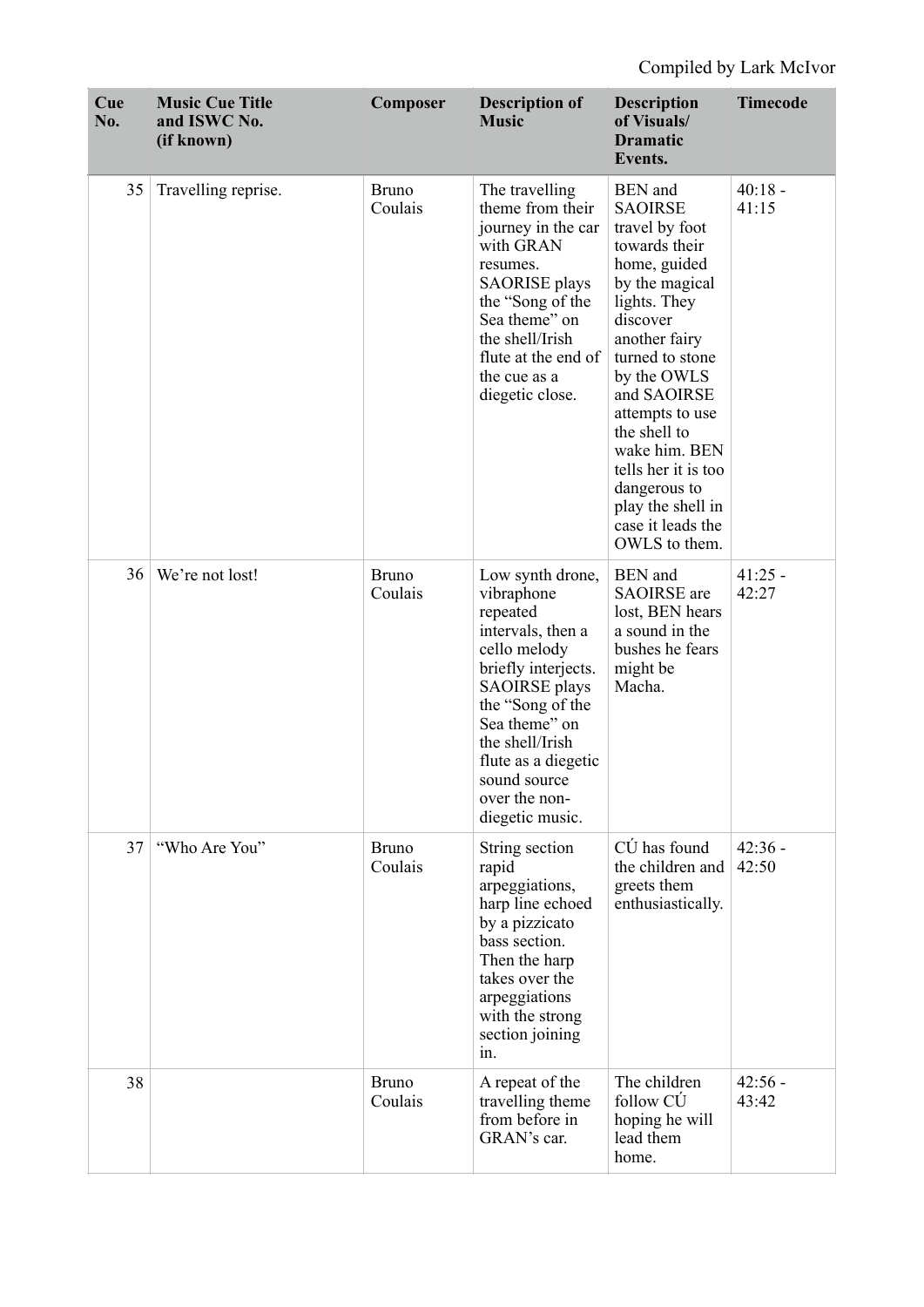| Cue<br>No. | <b>Music Cue Title</b><br>and ISWC No.<br>(if known) | Composer                | <b>Description of</b><br><b>Music</b>                                                                                                       | <b>Description</b><br>of Visuals/<br><b>Dramatic</b><br>Events.                                                                                                                                                                                                                                                                                                            | <b>Timecode</b>    |
|------------|------------------------------------------------------|-------------------------|---------------------------------------------------------------------------------------------------------------------------------------------|----------------------------------------------------------------------------------------------------------------------------------------------------------------------------------------------------------------------------------------------------------------------------------------------------------------------------------------------------------------------------|--------------------|
| 39         | "The Storm" Opening<br>section                       | <b>Bruno</b><br>Coulais | Mandolin<br>tremolo with<br>Irish flute<br>carrying the<br>melody.                                                                          | <b>SAOIRSE falls</b><br>to the ground<br>and her hair<br>begins to turn<br>white just as<br>her mother's<br>had before she<br>disappeared.<br>BEN asks her<br>what is<br>happening and<br>puts her on<br>$C\dot{U}$ 's back.                                                                                                                                               | $43:49 -$<br>44:21 |
| 40         | The Holy Well                                        | <b>Bruno</b><br>Coulais | Irish flute, highly<br>ornamented<br>melody of "The<br>Song of the Sea",<br>strong sections<br>providing<br>supporting<br>musical material. | The children<br>have fled a<br>storm and are<br>waiting in a<br>shrine for the<br>rain to pass. To<br>get inside BEN<br>carried<br>SAOIRSE over<br>stinging nettles.<br>BEN puts the<br>shell to his ear<br>and if<br>comforted by<br>what he hears.<br><b>SAOIRSE</b><br>brings duck<br>leaves to help<br>with the rash<br>from the<br>nettles. The two<br>siblings bond. | $46:02 -$<br>46:31 |
| 41         | Into the well.                                       | <b>Bruno</b><br>Coulais | Diegetic shell/<br>Irish flute then<br>the magical<br>elements sound<br>blend reappears<br>with a low synth<br>drone.                       | <b>SAOIRSE</b><br>plays the shell,<br>magical<br>elements<br>reappear and<br>lead her to the<br>water in the<br>Holy Well.                                                                                                                                                                                                                                                 | $46:38 -$<br>46:59 |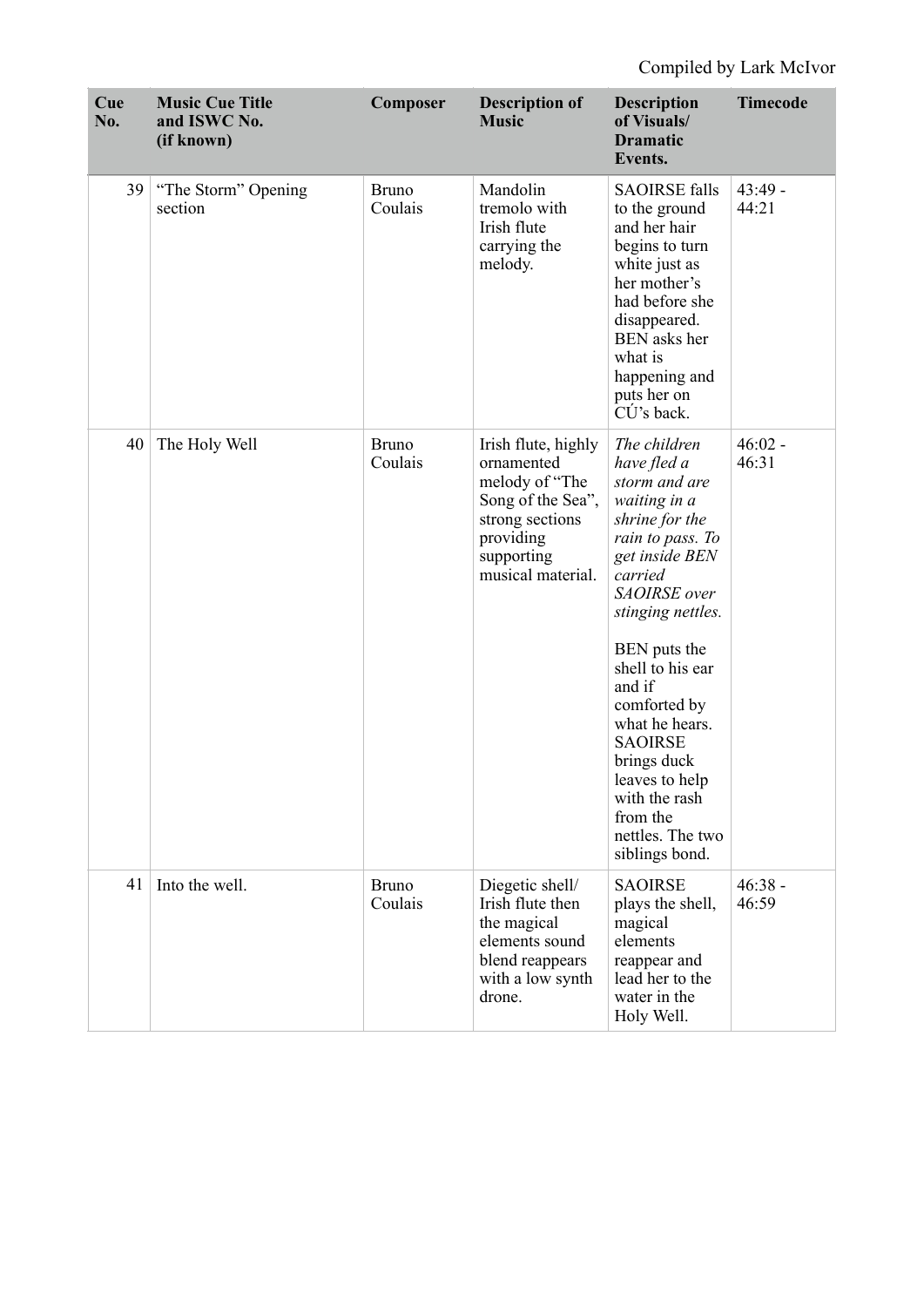| Cue<br>No. | <b>Music Cue Title</b><br>and ISWC No.<br>(if known) | Composer                | <b>Description of</b><br><b>Music</b>                                                                                                                                                                             | <b>Description</b><br>of Visuals/<br><b>Dramatic</b><br>Events.                                                                                                                                                                                                                                                                                                                                                                                                                                                                                                                                                                 | <b>Timecode</b>    |
|------------|------------------------------------------------------|-------------------------|-------------------------------------------------------------------------------------------------------------------------------------------------------------------------------------------------------------------|---------------------------------------------------------------------------------------------------------------------------------------------------------------------------------------------------------------------------------------------------------------------------------------------------------------------------------------------------------------------------------------------------------------------------------------------------------------------------------------------------------------------------------------------------------------------------------------------------------------------------------|--------------------|
| 42         | Saoirse's Theme<br>Reprise                           | <b>Bruno</b><br>Coulais | Piano and strings,<br>tubular bells or<br>vibraphone. The<br>cue is then taken<br>over by the<br>strong as BEN is<br>pulled into the<br>well and the<br>strong section<br>hold tense<br>intervals in<br>tremolos. | <b>SAOIRSE</b><br>knows she<br>needs to follow<br>the lights into<br>the well, but<br>she knowing<br>BEN is afraid<br>of water she<br>believes he<br>cannot go with<br>her.<br><b>SAOIRSE</b><br>gives BEN the<br>shell and smiles<br>sadly. He<br>laughs and tells<br>her they can<br>continue home<br>when the rain<br>stops as they<br>are on the right<br>track.<br><b>SAOIRSE</b><br>sneaks away<br>while he is<br>talking and<br>dives into the<br>well. CU is<br>attached to<br>BEN's lead and<br>while BEN<br>panics CÚ<br>leaps in and<br>drags BEN in<br>with him. The<br>lead snaps and<br>separates BEN<br>from CÚ. | $47:10 -$<br>48:20 |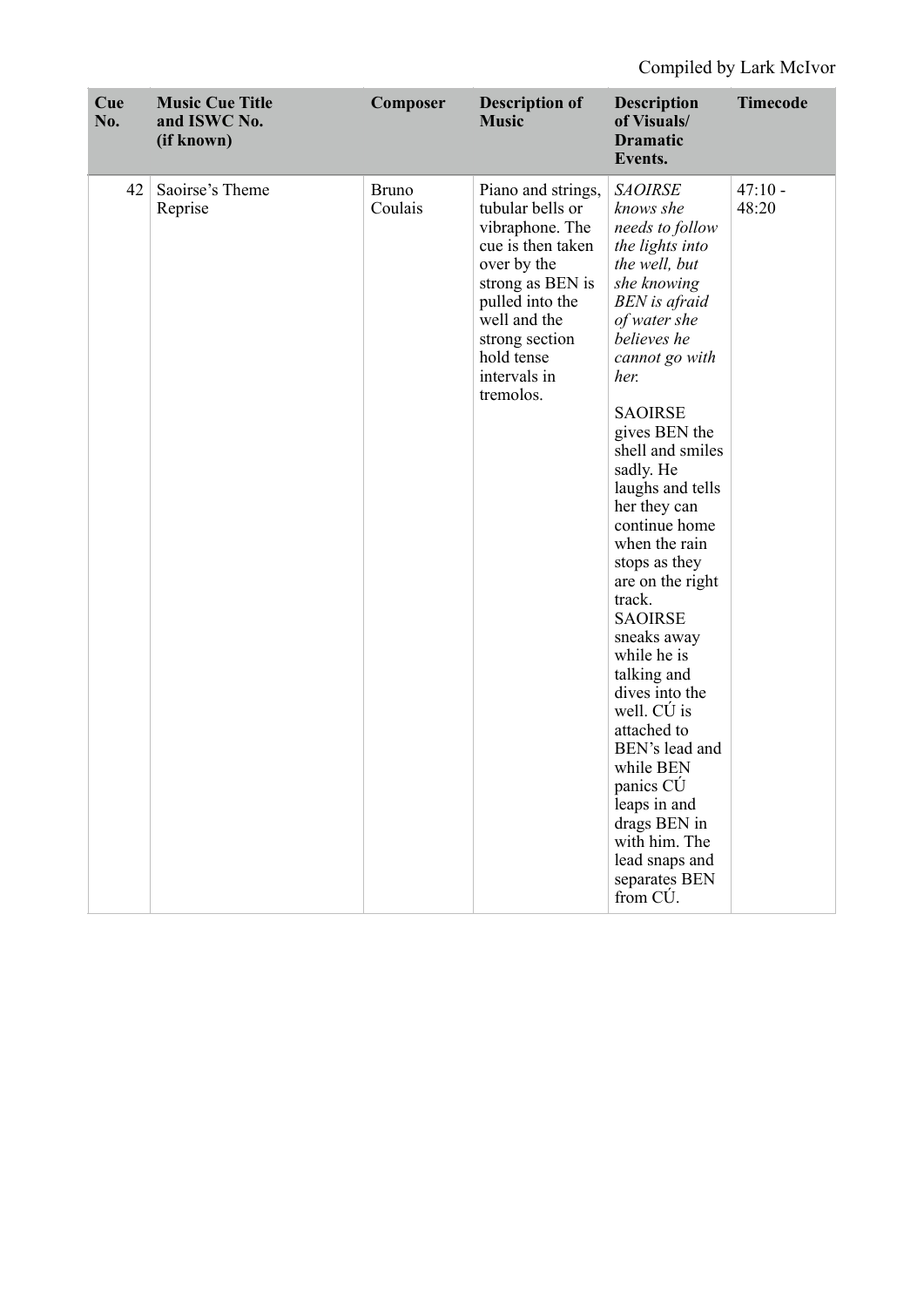| Cue<br>No. | <b>Music Cue Title</b><br>and ISWC No.<br>(if known) | Composer                | <b>Description of</b><br><b>Music</b>                                                                                                                                                                                                                                                                                                                                                                    | <b>Description</b><br>of Visuals/<br><b>Dramatic</b><br>Events.                                                                                                                                                                                                                                                                                                                                                                                                  | <b>Timecode</b>    |
|------------|------------------------------------------------------|-------------------------|----------------------------------------------------------------------------------------------------------------------------------------------------------------------------------------------------------------------------------------------------------------------------------------------------------------------------------------------------------------------------------------------------------|------------------------------------------------------------------------------------------------------------------------------------------------------------------------------------------------------------------------------------------------------------------------------------------------------------------------------------------------------------------------------------------------------------------------------------------------------------------|--------------------|
| 43         | Lost Saoirse                                         | <b>Bruno</b><br>Coulais | Possibly synth<br>string pads,<br>tubular bells or<br>vibraphone<br>repeated drone.<br>Low cello<br>melody, when<br><b>BEN</b> falls asleep<br><b>BRONAGH</b> is<br>heard humming<br>sustained pitches<br>with<br>ornamentation.<br>At the end of the<br>cue diegetic<br>singing by a new<br>character<br>attempting to<br>sing Dulamán<br>disrupts the<br>music from<br>before BEN sings<br>the chorus. | <b>BEN</b> recovers<br>in a small boat<br>and calms<br>himself to<br>follow the<br>lights back to<br>his sister and<br>CÚ. He hold<br>the shell close,<br>elsewhere<br><b>SAOIRSE</b> has<br>been captured<br>by the OWLS<br>and is being<br>carried off,<br><b>BEN</b> falls<br>asleep in his<br>boat. He wakes<br>to hear a voice<br>attempting to<br>sing Dulamán,<br>BEN sings the<br>verse upon<br>seeing the new<br>character is<br>unable to<br>remember. | $48:32 -$<br>50:06 |
| 44         | "Who Are You"<br>Reprise                             | <b>Bruno</b><br>Coulais | As before.                                                                                                                                                                                                                                                                                                                                                                                               | The figure<br>begins speaking<br>in Irish as the<br>magical<br>elements light<br>up the<br>underwater<br>cavern BEN<br>and he are in.<br><b>BEN</b><br>recognises the<br>character from<br>his mother's<br>stories as THE<br><b>GREAT</b><br>SEANCHAÍ.                                                                                                                                                                                                           | $50:54 - 52:11$    |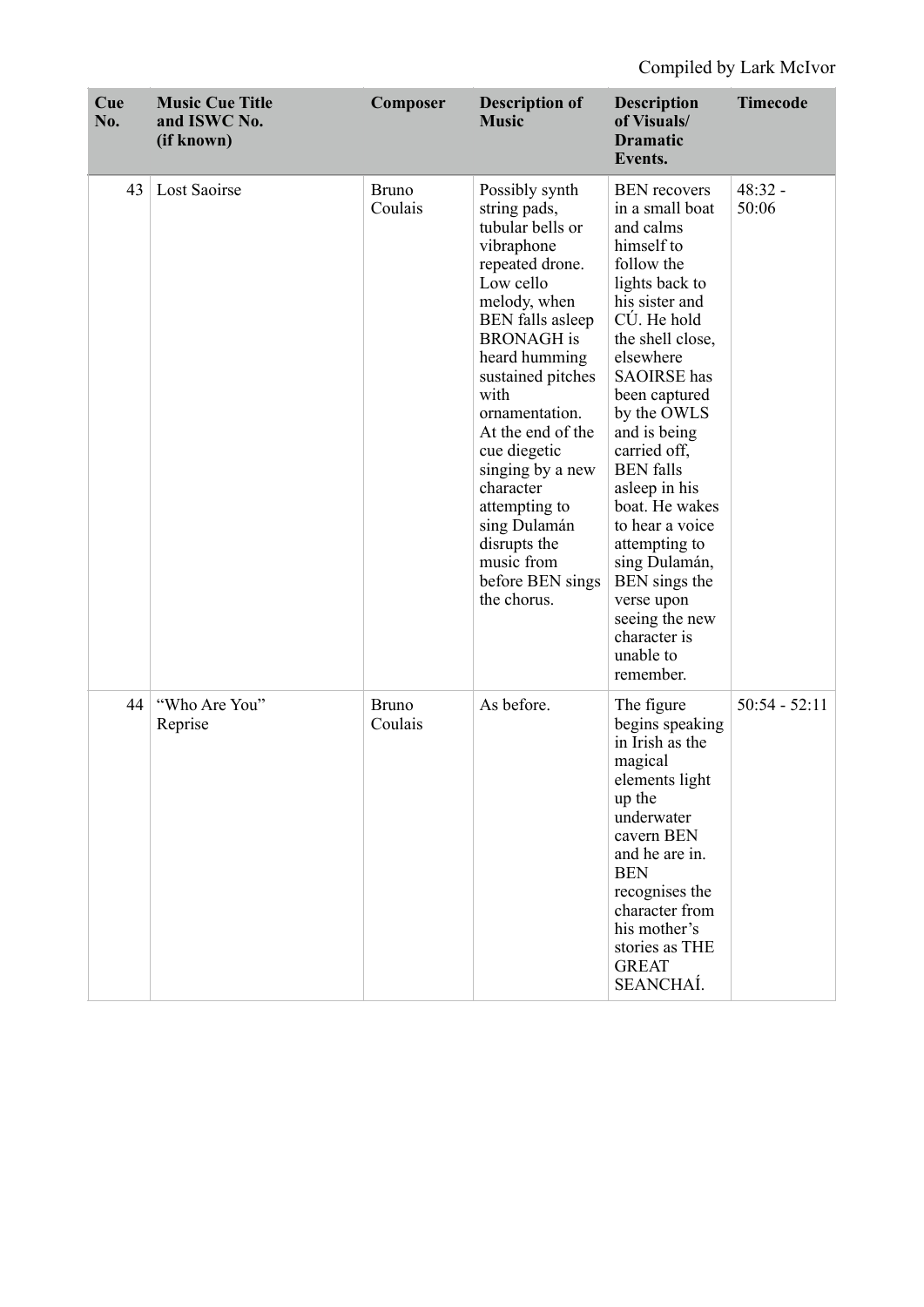| Cue<br>No. | <b>Music Cue Title</b><br>and ISWC No.<br>(if known) | Composer                | <b>Description of</b><br><b>Music</b>                                                                                                                                                                                                                                                                                                                             | <b>Description</b><br>of Visuals/<br><b>Dramatic</b><br>Events.                                                                                                                                                                                                                                                                                                                                                                                                                                                                                    | <b>Timecode</b>    |
|------------|------------------------------------------------------|-------------------------|-------------------------------------------------------------------------------------------------------------------------------------------------------------------------------------------------------------------------------------------------------------------------------------------------------------------------------------------------------------------|----------------------------------------------------------------------------------------------------------------------------------------------------------------------------------------------------------------------------------------------------------------------------------------------------------------------------------------------------------------------------------------------------------------------------------------------------------------------------------------------------------------------------------------------------|--------------------|
| 45         | The story of the Giant Mac<br>Lir.                   | <b>Bruno</b><br>Coulais | Strong section<br>melody in the<br>background                                                                                                                                                                                                                                                                                                                     | THE GREAT<br><b>SEANCHAÍ</b><br>shows BEN the<br>story of the<br><b>GIANT MAC</b><br>LIR who<br>suffers a great<br>tragedy and<br>nearly drowns<br>the world. So<br>his mother<br>MACCA sends<br>her OWLS to<br>"take away his<br>suffering"<br>turning him<br>into stone.                                                                                                                                                                                                                                                                         | $52:40 -$<br>53:28 |
| 46         | She will not last the night.                         | <b>Bruno</b><br>Coulais | Harp melody<br>begins to play<br>"The Song of the<br>Sea" this melody<br>fails to develop<br>and fades into<br>ominous string<br>drones. Then<br>strings reclaim<br>the melody line<br>but never realise<br>the theme. The<br>cue ends with<br>THE GREAT<br><b>SEANCHAÍ</b><br>attempting to<br>sing another Irish<br>folk song.<br>Fiddling pattern<br>repeated. | <b>BEN</b> tells THE<br><b>GREAT</b><br><b>SEANCHAÍ</b><br>that SAOIRSE<br>is a selkie and<br>that she doesn't<br>have her coat.<br>THE GREAT<br><b>SEANCHAÍ</b><br>tells BEN that<br>without her<br>coat SAOIRSE<br>will not have a<br>voice, and<br>without her<br>song will not<br>last the night.<br>Here we have<br>the first<br>explanation for<br>SAOIRSE's<br>inability to<br>speak. THE<br><b>GREAT</b><br>SEANCHAÍ<br>also tells BEN<br>that "MACCA<br>has lost all<br>hope", and that<br>she will try to<br>make him loose<br>hope too. | $53:53 -$<br>56:10 |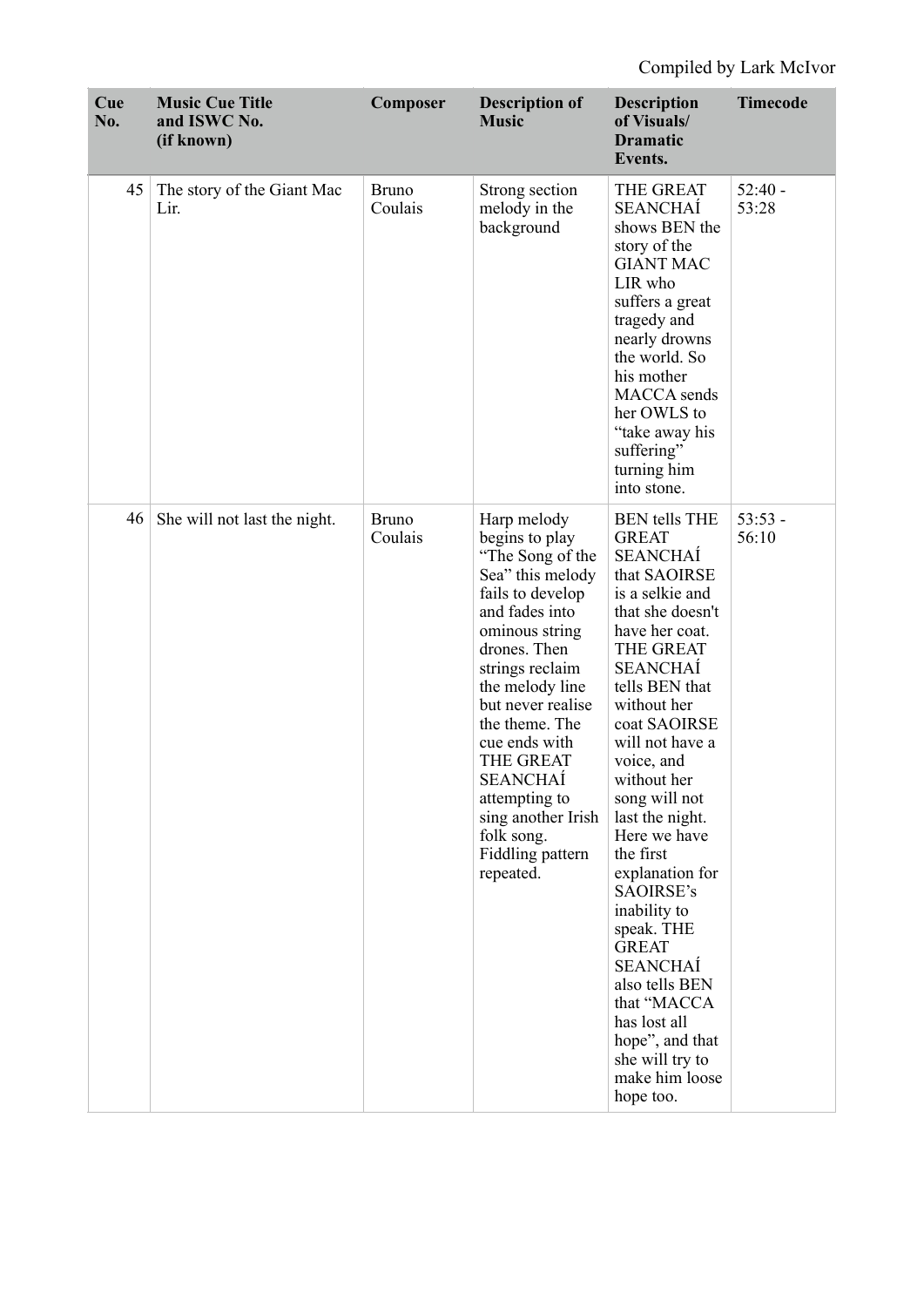| Cue<br>No. | <b>Music Cue Title</b><br>and ISWC No.<br>(if known) | Composer                | <b>Description of</b><br><b>Music</b>                                                                                                                                                                                                                                                                                                                    | <b>Description</b><br>of Visuals/<br><b>Dramatic</b><br>Events.                                                                                                                                                                                                                                                                                                                                                                                                                                                                         | <b>Timecode</b>        |
|------------|------------------------------------------------------|-------------------------|----------------------------------------------------------------------------------------------------------------------------------------------------------------------------------------------------------------------------------------------------------------------------------------------------------------------------------------------------------|-----------------------------------------------------------------------------------------------------------------------------------------------------------------------------------------------------------------------------------------------------------------------------------------------------------------------------------------------------------------------------------------------------------------------------------------------------------------------------------------------------------------------------------------|------------------------|
| 47         | "The Thread" and<br>"Something is Wrong"             | <b>Bruno</b><br>Coulais | Synth metallic<br>textures, low<br>register and low<br>in the mix.<br>Altered voice<br>layered above. As<br><b>BRONAGH</b><br>appears her<br>singing takes a<br>full form, she<br>sings the words<br>from "Song of<br>the Sea" but in a<br>different melody.<br>String pads<br>accompany the<br>images of<br><b>CONNOR</b> trying<br>to save<br>BRONAGH. | <b>BEN</b> follows<br>the thread from<br>THE GREAT<br><b>SEANCHAÍ</b><br>and sees his<br>mother through<br>the magic the<br>thread affords,<br>here the<br>opening scene<br>where the two<br>of them talked<br>about the baby<br>coming is<br>depicted.<br><b>BRONAGH</b><br>walks out of the<br>lighthouse, She<br>says she has no<br>more time and<br>has to save<br>their baby.<br>BEN's father<br><b>CONNOR</b><br>chased after<br><b>BRONAGH</b><br>but lost her in<br>the waves,<br>instead<br>surfacing with<br>baby<br>SAOIRSE. | $56:25 -$<br>58:44     |
| 48         | Beware                                               | <b>Bruno</b><br>Coulais | String sections<br>carrying tonal<br>shifts rather than<br>a melody.                                                                                                                                                                                                                                                                                     | <b>BEN</b> makes his<br>way to<br>MACCA's<br>house crossing<br>over fairies<br>now turned to<br>stone who issue<br>warnings to<br>him about<br>MACCA's jars.                                                                                                                                                                                                                                                                                                                                                                            | $59:21 -$<br>1:00:57   |
| 49         | Macca's                                              | <b>Bruno</b><br>Coulais | Diegetic music of<br>warbled male<br>voice on a radio,<br>such as played in<br>GRAN's house<br>returns.                                                                                                                                                                                                                                                  | BEN yells and<br>kicks at the<br>door stumbling<br>into MACCA's<br>house.                                                                                                                                                                                                                                                                                                                                                                                                                                                               | $1:00:58 -$<br>1:01:16 |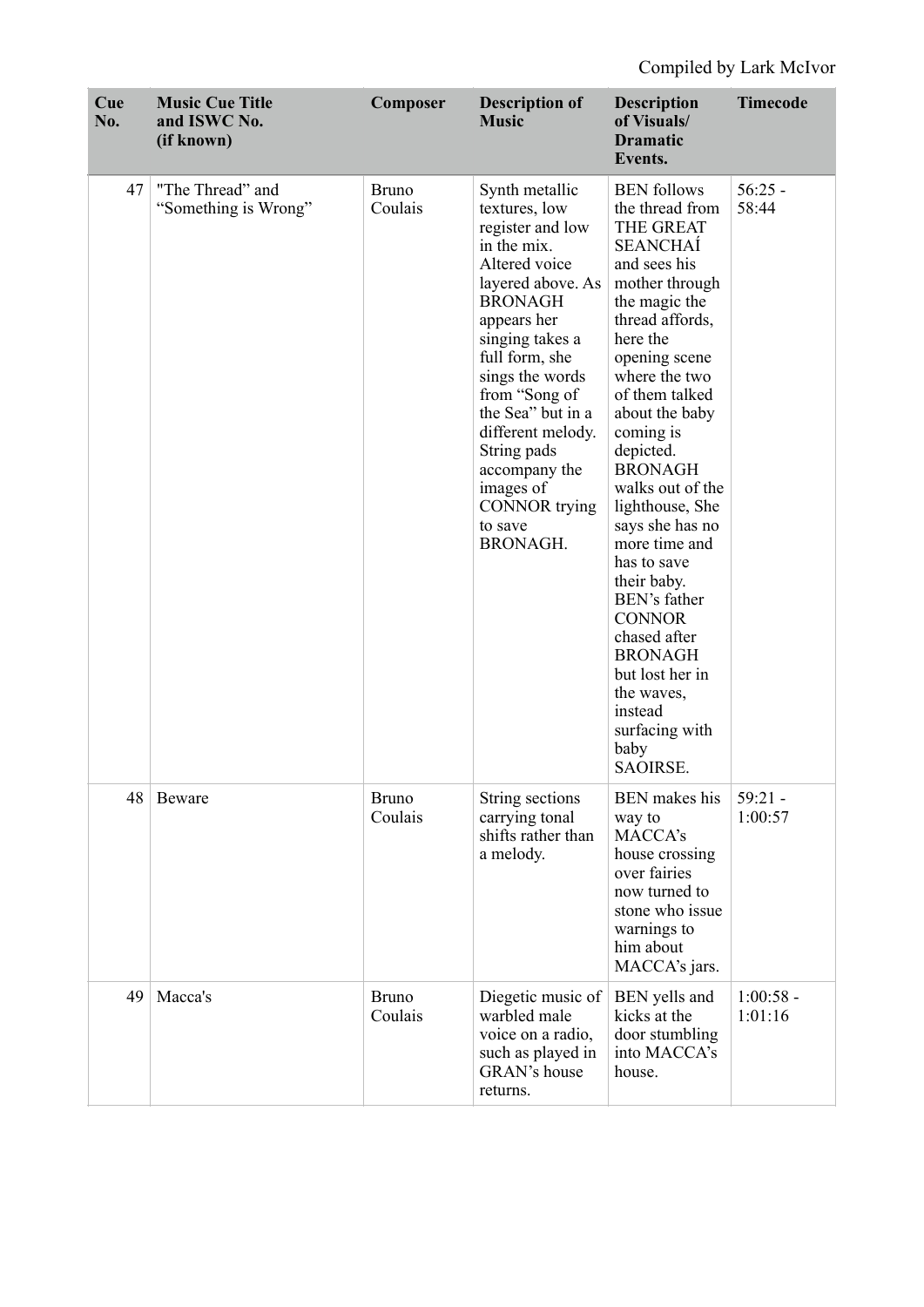| Cue<br>No. | <b>Music Cue Title</b><br>and ISWC No.<br>(if known) | Composer                | <b>Description of</b><br><b>Music</b>                                                                             | <b>Description</b><br>of Visuals/<br><b>Dramatic</b><br>Events.                                                                                                                                                                                                                                                                                                                                                                                                                                                                                | <b>Timecode</b>        |
|------------|------------------------------------------------------|-------------------------|-------------------------------------------------------------------------------------------------------------------|------------------------------------------------------------------------------------------------------------------------------------------------------------------------------------------------------------------------------------------------------------------------------------------------------------------------------------------------------------------------------------------------------------------------------------------------------------------------------------------------------------------------------------------------|------------------------|
| 50         | Meeting Macca.                                       | <b>Bruno</b><br>Coulais | Diegetic music<br>from before has<br>moved into the<br>background as a<br>new string<br>section theme<br>appears. | <b>BEN</b> sees<br><b>MACCA</b> sitting<br>in a chair<br>drinking tea                                                                                                                                                                                                                                                                                                                                                                                                                                                                          | $1:01:16$ -<br>1:02:02 |
| 51         | She can't really help, not the<br>way $I$ do.        | <b>Bruno</b><br>Coulais | Piano, string<br>section, electric<br>bass.                                                                       | <b>MACCA</b> tells<br>BEN she can<br>sense his pain,<br>and that she can<br>take away his<br>emotions and<br>he would never<br>feel pain again.<br><b>BEN</b> sees that<br>she is almost<br>turned to stone<br>herself and says<br>SAOIRSE can<br>help MACCA<br>but MACCA<br>tells BEN she<br>can make is all<br>better and<br>initially BEN<br>despairs and is<br>willing to let<br>her but hears<br>CÚ barking and<br>says that it only<br>makes things<br>worse. He runs<br>to the attic<br>where $C\acute{U}$ is<br>and shuts the<br>door. | $1:02:30 -$<br>1:05:00 |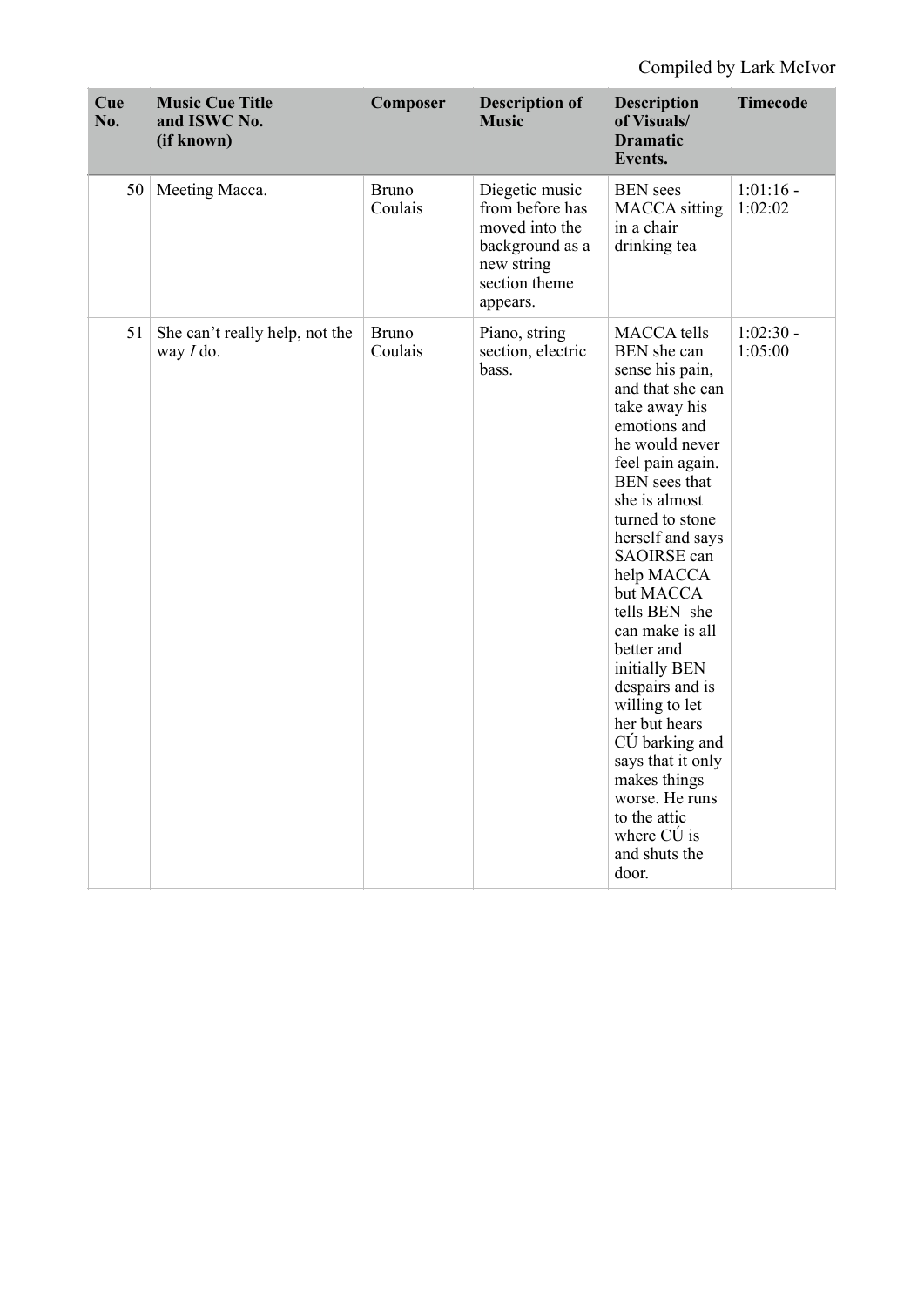| Cue<br>No. | <b>Music Cue Title</b><br>and ISWC No.<br>(if known) | Composer                | <b>Description of</b><br><b>Music</b>                                                                                                                                                                                                                    | <b>Description</b><br>of Visuals/<br><b>Dramatic</b><br>Events.                                                                                                                                                                                                                                                                                                                                                                                                                                        | <b>Timecode</b>        |
|------------|------------------------------------------------------|-------------------------|----------------------------------------------------------------------------------------------------------------------------------------------------------------------------------------------------------------------------------------------------------|--------------------------------------------------------------------------------------------------------------------------------------------------------------------------------------------------------------------------------------------------------------------------------------------------------------------------------------------------------------------------------------------------------------------------------------------------------------------------------------------------------|------------------------|
| 52         | "The Seals"                                          | <b>Bruno</b><br>Coulais | The opening of<br>"The Seals"<br>plays then<br>diegetic vocals as<br><b>BEN</b> begins<br>singing "The<br>Song of the Sea"<br>in Irish to<br>SAOIRSE.<br><b>SAOIRSE</b> plays<br>the shell/Irish<br>flute and takes<br>over as diegetic<br>sound source. | <b>BEN</b> attempts<br>to comfort<br><b>SAOIRSE</b><br>realising she<br>don't have the<br>strength to play<br>the shell and<br>break<br>MACCA's spell<br>on the jars full<br>of emotions. He<br>sings and then<br><b>SAOIRSE</b><br>gathers herself<br>to play the<br>shell. As she<br>plays<br>MACCA's<br>feelings which<br>she had bottled<br>away break and<br>she begins to<br>experience one<br>emotion after<br>another of<br>bottled up<br>feelings. Until<br><b>MACCA</b><br>finally retreats. | $1:06:50 -$<br>1:08:52 |
| 53         | Do you have a car?                                   | <b>Bruno</b><br>Coulais | Slow string<br>intervals.                                                                                                                                                                                                                                | Playing the<br>shell has cost<br>SAOIRSE the<br>last of her<br>strength, her<br>hair turns<br>completely<br>white and she<br>collapses.<br><b>BEN</b> reaches<br>out to<br><b>SAOIRSE</b><br>when he hears<br><b>MACCA</b><br>crying. She<br>apologies to<br><b>BEN</b> and tells<br>him SAOIRSE<br>needs her coat<br>before it is too<br>late. BEN asks<br>MACCA for<br>help and she<br>agrees.                                                                                                       | $1:09:07 -$<br>1:10:10 |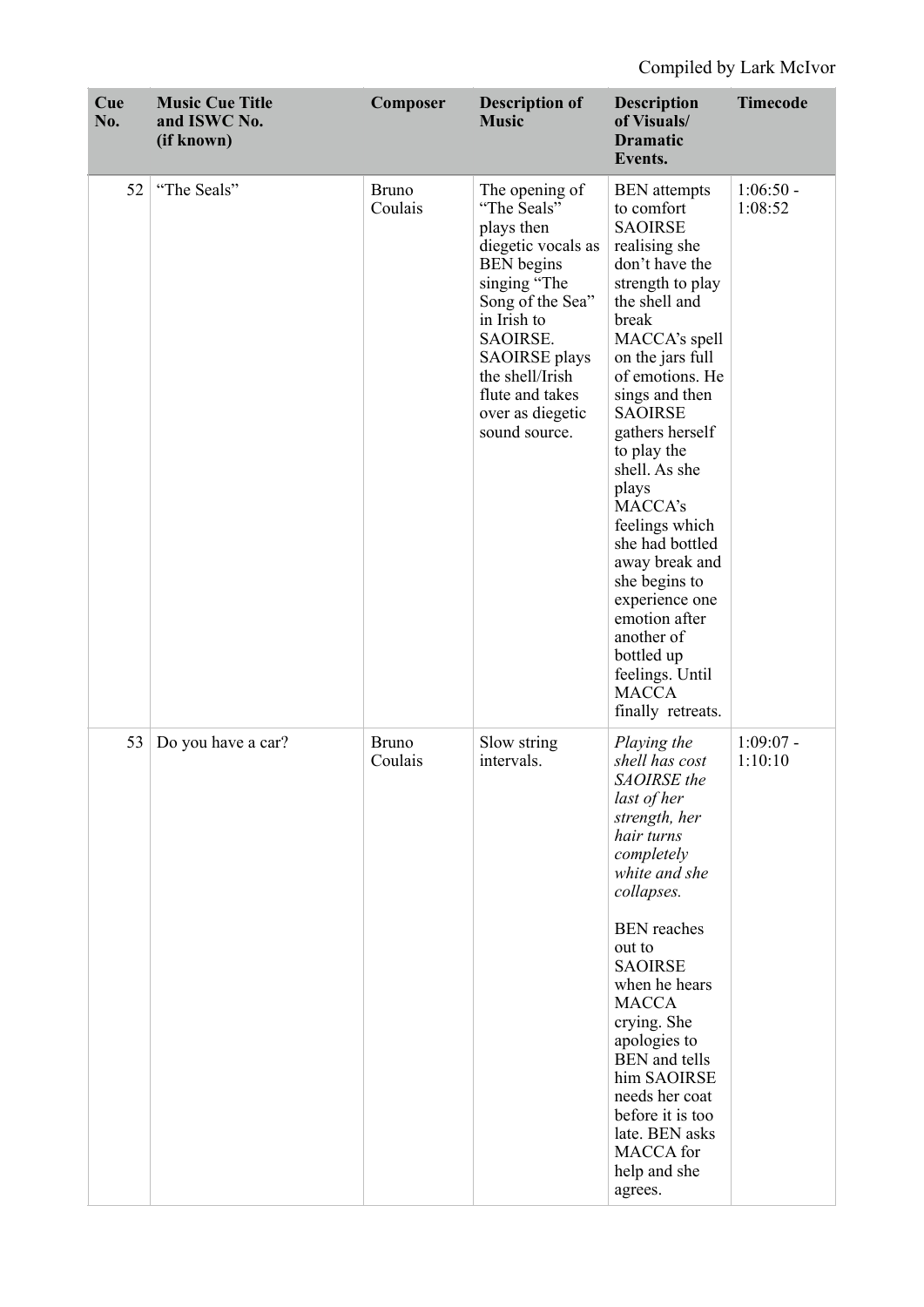| Cue<br>No. | <b>Music Cue Title</b><br>and ISWC No.<br>(if known) | Composer                | <b>Description of</b><br><b>Music</b>                                                                                                                                                                                                                  | <b>Description</b><br>of Visuals/<br><b>Dramatic</b><br>Events.                                                                                                                                                                                                                                                                                                                                                                              | <b>Timecode</b>        |
|------------|------------------------------------------------------|-------------------------|--------------------------------------------------------------------------------------------------------------------------------------------------------------------------------------------------------------------------------------------------------|----------------------------------------------------------------------------------------------------------------------------------------------------------------------------------------------------------------------------------------------------------------------------------------------------------------------------------------------------------------------------------------------------------------------------------------------|------------------------|
| 54         | Go Cú!                                               | <b>Bruno</b><br>Coulais | Horn blasts,<br>staccato string<br>lines which<br>transition to long<br>sweeping phrases<br>before staccato<br>returns, harp<br>glissandi sting as<br>GRAN is driving.<br>Pizzicato lines<br>and sweeping<br>string lines<br>coexist before<br>fading. | With the help<br>of magical dog<br>spirits CU is<br>enchanted and<br>carries BEN<br>and SAOIRSE<br>on his back<br>across the<br>remaining<br>journey to the<br>lighthouse.<br><b>GRAN</b> wakes<br>to realise<br>something is<br>wrong and gets<br>in her car<br>heading to the<br>lighthouse as<br>well to look for<br>the children.<br><b>BEN</b> tells<br>SAOIRSE he is<br>going to find<br>her coat and<br>tells CÚ to wait<br>with her. | $1:10:38 -$<br>1:12:58 |
| 55         | She needs her coat! Stop it<br>Ben.                  | <b>Bruno</b><br>Coulais | The first section<br>of "Help" comes<br>in the<br>background,<br>barely there at<br>times.                                                                                                                                                             | <b>BEN</b> finds his<br>father and asks<br>him where the<br>coat is,<br><b>CONNOR</b><br>ignores him and<br>rushes to<br>SAOIRSE. He<br>decides she<br>needs a hospital<br>and puts her in<br>a boat, BEN<br>demands to<br>know where the<br>coat is CONOR<br>admits he threw<br>tin the ocean<br>then puts BEN<br>in the boat too<br>and begins<br>rowing.                                                                                  | $1:13:00 -$<br>1:14:13 |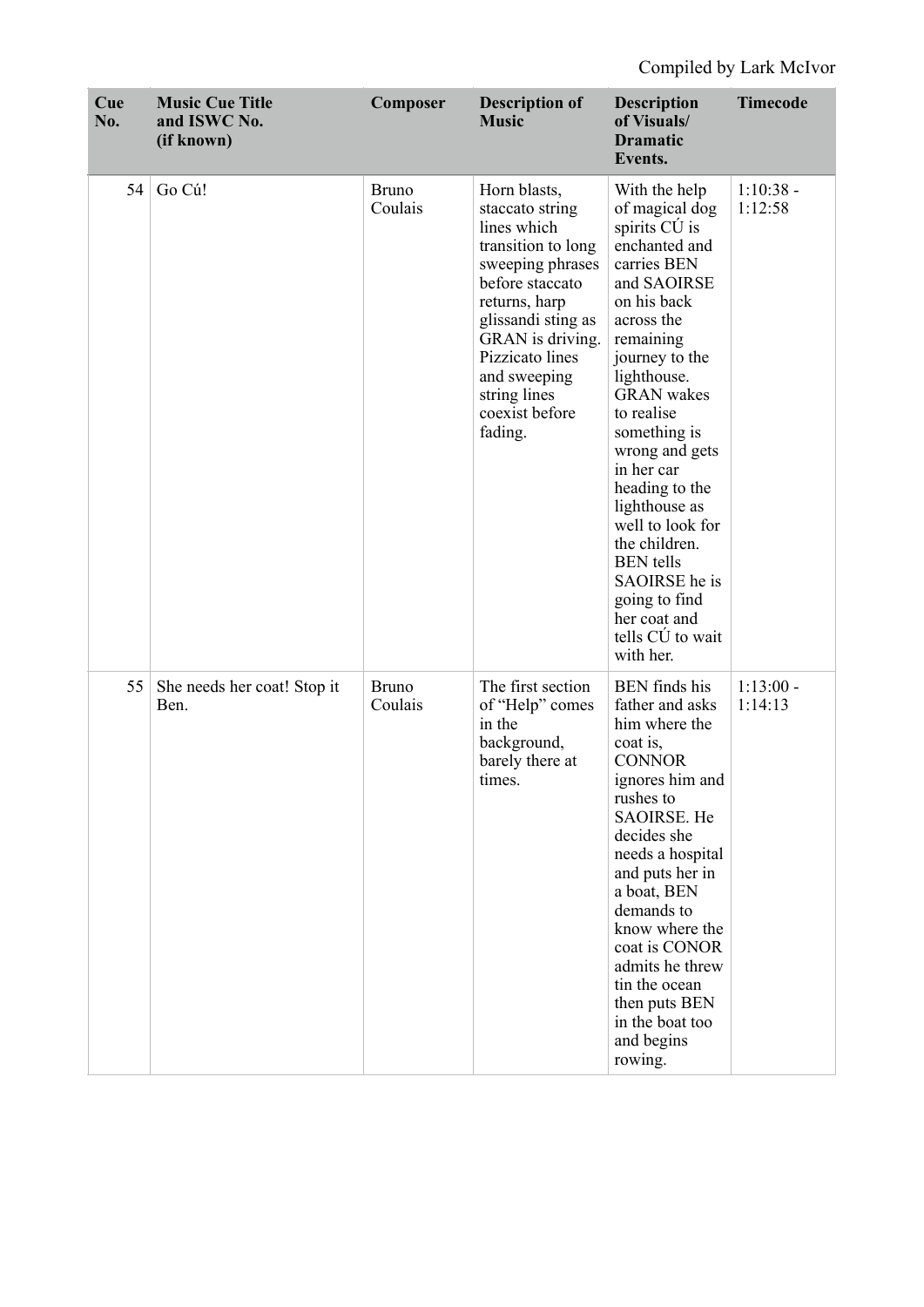| Cue<br>No. | <b>Music Cue Title</b><br>and ISWC No.<br>(if known) | Composer                | <b>Description of</b><br><b>Music</b>                                                                                                                                                                                                      | <b>Description</b><br>of Visuals/<br><b>Dramatic</b><br>Events.                                                                                                                                                                                                                                                                                                                                                                                                                                                                                                          | <b>Timecode</b>        |
|------------|------------------------------------------------------|-------------------------|--------------------------------------------------------------------------------------------------------------------------------------------------------------------------------------------------------------------------------------------|--------------------------------------------------------------------------------------------------------------------------------------------------------------------------------------------------------------------------------------------------------------------------------------------------------------------------------------------------------------------------------------------------------------------------------------------------------------------------------------------------------------------------------------------------------------------------|------------------------|
|            | 56   I can get I can get her coat<br>back.           | <b>Bruno</b><br>Coulais | Magical elements<br>open before<br>hammered<br>dulcimer melody<br>line appears. It is<br>joined by<br>percussion and<br>low ominous<br>synth drones<br>sliding down.<br>Diegetic sounds<br>of water and seal<br>calls dominate<br>the cue. | <b>BEN</b> has seen<br>how ill<br>SAOIRSE is<br>and decides to<br>get her coat<br>back himself,<br>he takes off the<br>lifejacket he<br>has worn since<br>the scene on the<br>beach after the<br>opening titles<br>and jumps into<br>the water.<br><b>CONNOR</b><br>chases after<br>BEN who is<br>guided by seals<br>to the chest<br>containing<br>SAOIRSE's<br>coat. One of the<br>seals rushes<br>over with the<br>key and Ben<br>unlocks the<br>chest grabbing<br>the coat with<br>the last of his<br>strength before<br>passing out as<br>his father<br>reaches him. | $1:14:55$ -<br>1:16:16 |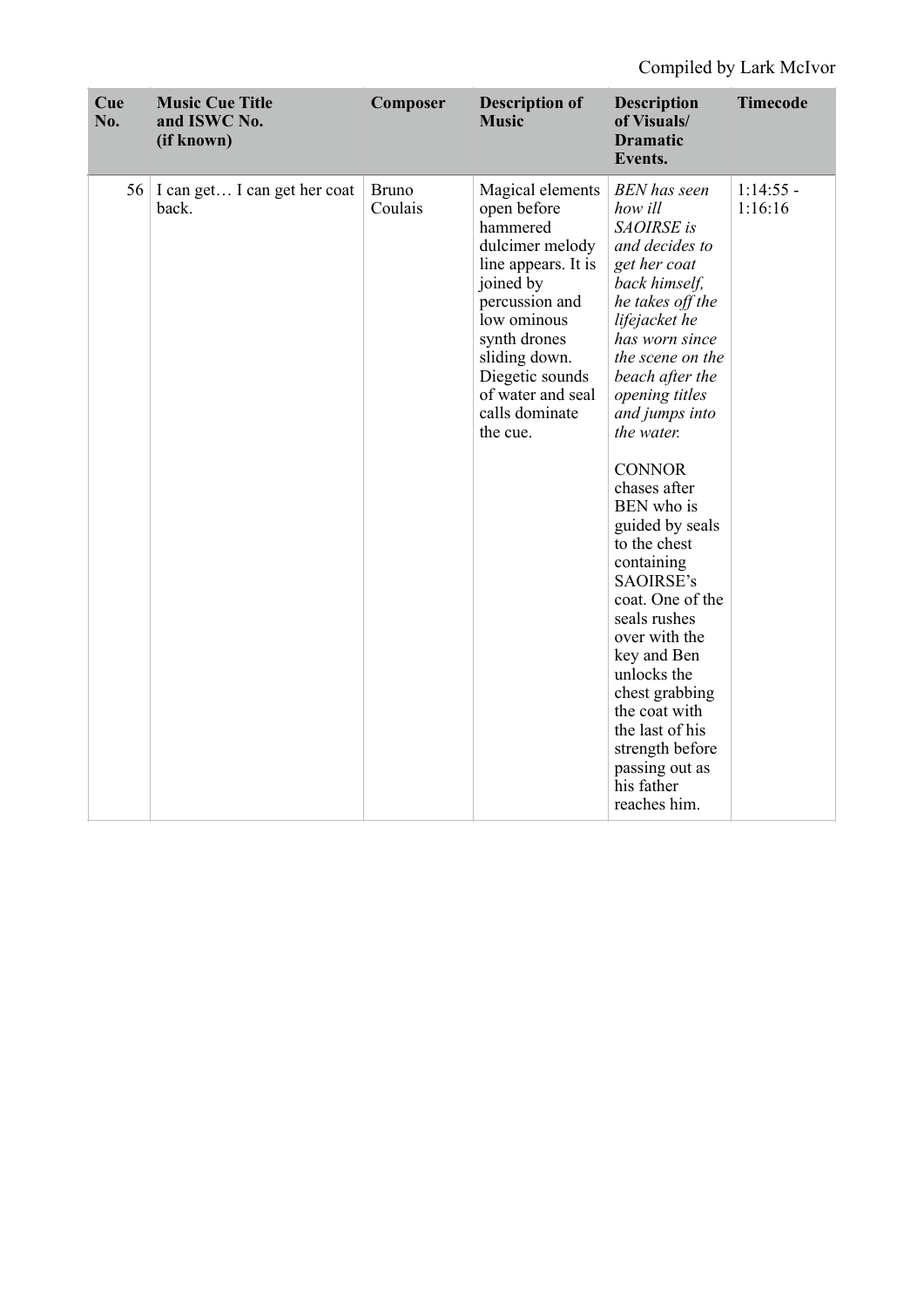| Cue<br>No. | <b>Music Cue Title</b><br>and ISWC No.<br>(if known)      | Composer                | <b>Description of</b><br><b>Music</b> | <b>Description</b><br>of Visuals/<br><b>Dramatic</b><br>Events.                                                                                                                                                                                                                                                                                                                                                                                                                                                                                                                                     | <b>Timecode</b>        |
|------------|-----------------------------------------------------------|-------------------------|---------------------------------------|-----------------------------------------------------------------------------------------------------------------------------------------------------------------------------------------------------------------------------------------------------------------------------------------------------------------------------------------------------------------------------------------------------------------------------------------------------------------------------------------------------------------------------------------------------------------------------------------------------|------------------------|
| 57         | Sections of "Dance with The<br>Fish" and Saoirse's theme. | <b>Bruno</b><br>Coulais | Instrumentation<br>as before.         | <b>CONNOR</b><br>cradles his<br>children as<br><b>BEN</b> regains<br>consciousness.<br>$C\acute{U}$ places the<br>seal coat on<br><b>SAOIRSE</b> and<br>she speaks for<br>the first time.<br><b>BEN</b> asks<br><b>CONOR</b> if<br>SAOIRSE is a<br>selkie like<br><b>BRONAGH</b><br>was and<br><b>CONOR</b> says<br>she is. The<br>magical dogs<br>from MACCA<br>reappear and tip<br>the boat, once<br>in the water<br><b>SAOIRSE</b><br>regains seal<br>form and seems<br>to revive. She<br>takes BEN and<br>the other seals<br>take CONOR<br>through the<br>waves to a<br>large rock<br>platform. | $1:16:21 -$<br>1:18:01 |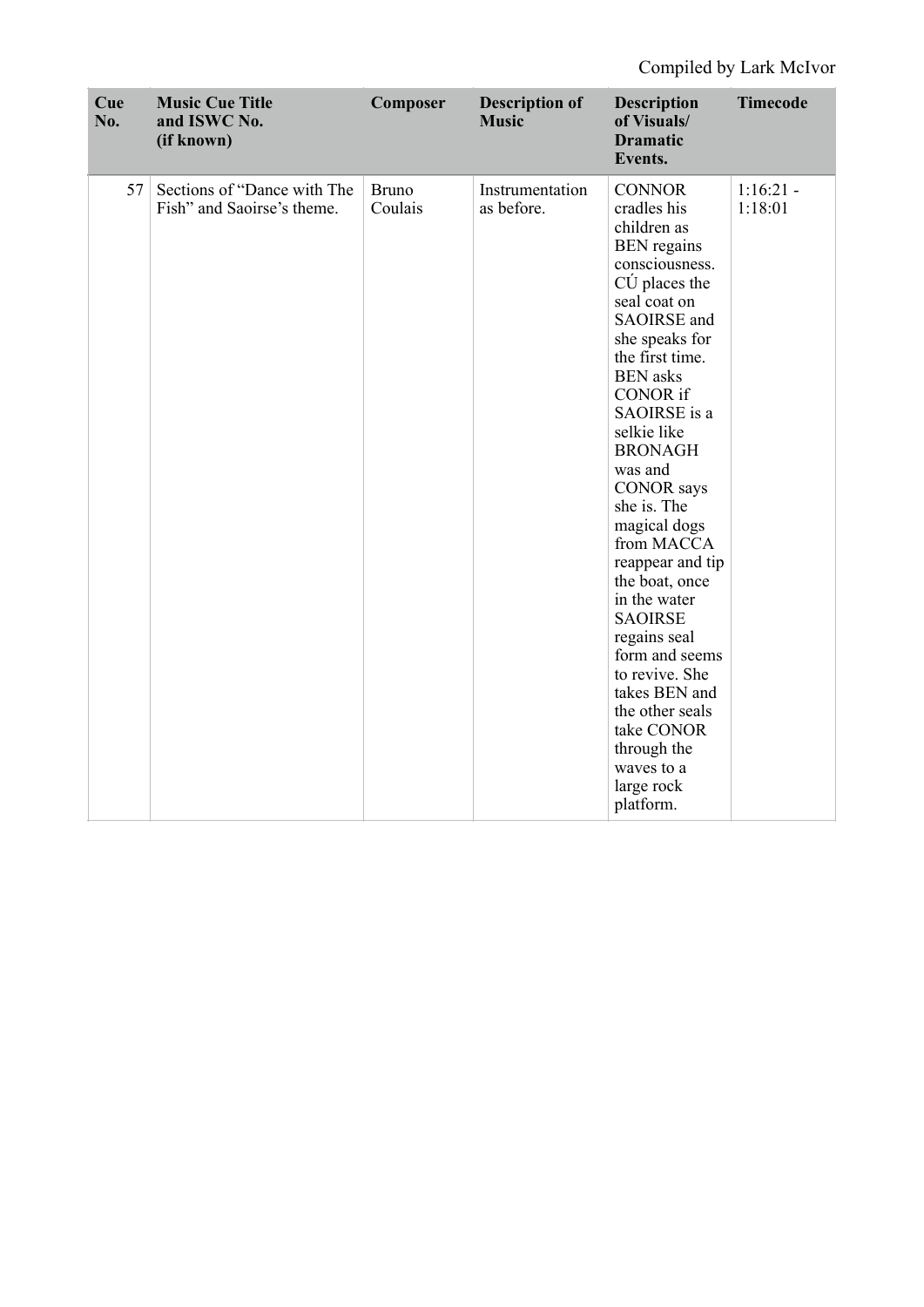| Cue<br>No. | <b>Music Cue Title</b><br>and ISWC No.<br>(if known) | Composer                | <b>Description of</b><br><b>Music</b>                                                                                                                                                                                                                                                                                                                                                                                                                                                                                                                                                                                                                                                            | <b>Description</b><br>of Visuals/<br><b>Dramatic</b><br>Events.                                                                                                                                                                                                                                                                                                                                                                             | <b>Timecode</b>        |
|------------|------------------------------------------------------|-------------------------|--------------------------------------------------------------------------------------------------------------------------------------------------------------------------------------------------------------------------------------------------------------------------------------------------------------------------------------------------------------------------------------------------------------------------------------------------------------------------------------------------------------------------------------------------------------------------------------------------------------------------------------------------------------------------------------------------|---------------------------------------------------------------------------------------------------------------------------------------------------------------------------------------------------------------------------------------------------------------------------------------------------------------------------------------------------------------------------------------------------------------------------------------------|------------------------|
| 58         |                                                      | <b>Bruno</b><br>Coulais | Diegetic male<br>singing as BEN<br>tries to teach<br>"The Song of the<br>Sea" to<br>SAOIRSE, as she<br>sings the first<br>verse strings<br>begin to bring in<br>the instrumental<br>accompaniment.<br>Very quietly in<br>the background<br><b>BRONAGH</b> is<br>also singing and<br>the song becomes<br>a duet. There is<br>an instrumental<br>bridge while<br><b>BRONAGH</b><br>hums and<br><b>SAOIRSE</b><br>vocalises. The<br>song becomes<br>diegetic again for<br>a moment as<br>SAOIRSE's<br>singing becomes<br>unaccompanied<br>with subtle<br>underscoring<br>fading away as<br><b>BRONAGH's</b><br>humming<br>becomes the only<br>remaining source<br>which is depicted<br>as diegetic. | <b>SAOIRSE</b> is<br>too weak to<br>sing and BEN<br>decides to try<br>and help her, as<br><b>SAOIRSE</b><br>begins to sing<br>she transforms<br>and frees all the<br>fairies. Towards<br>the end of her<br>song a white<br>seal appears<br>which<br>transforms into<br>BRONAGH,<br>she extends her<br>hand to<br>SAOIRSE and<br>begins to lead<br>her away with<br>her. BEN runs<br>after and begs<br>his mother not<br>to take<br>SAOIRSE. | $1:18:28 -$<br>1:24:08 |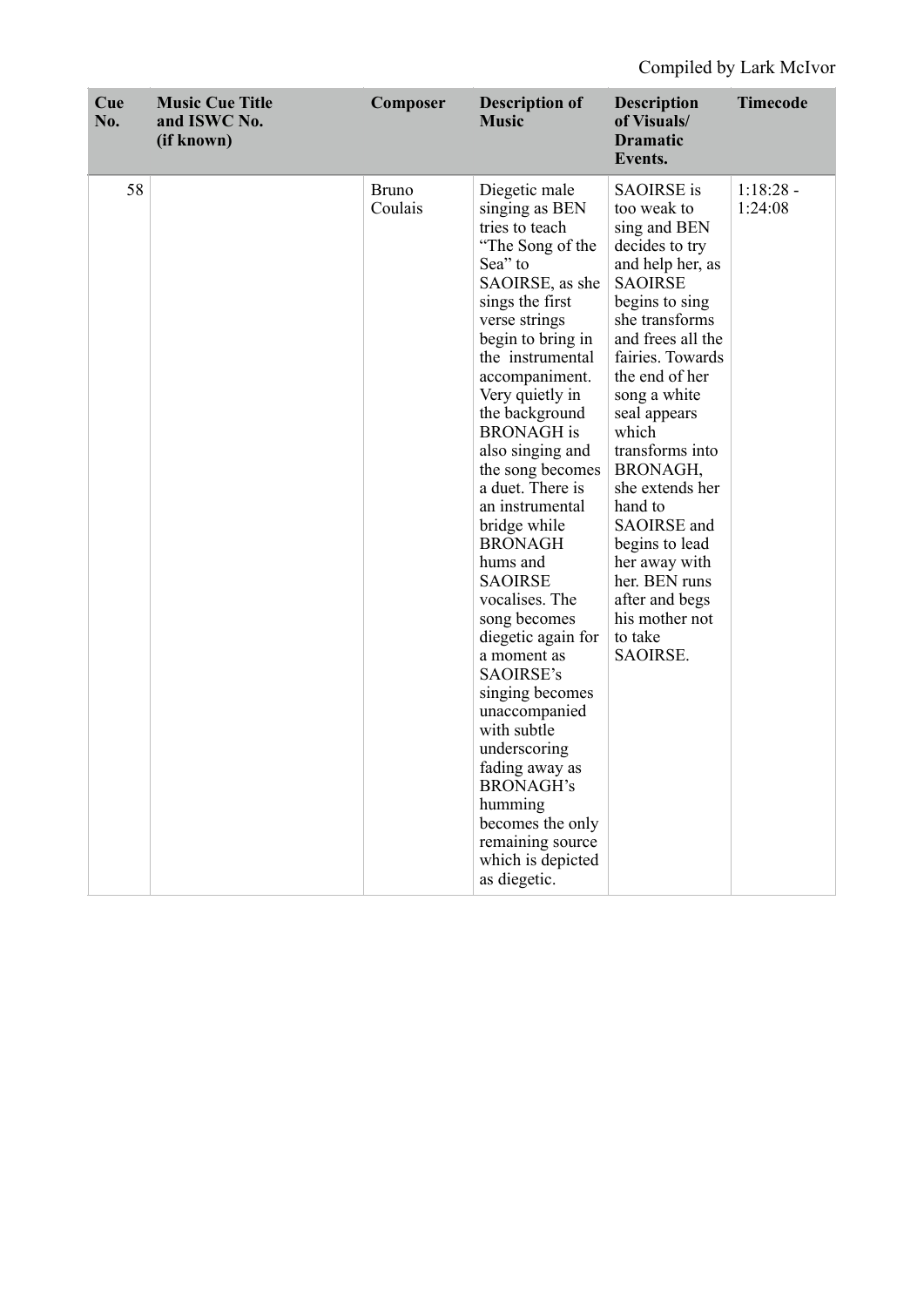| Cue<br>No. | <b>Music Cue Title</b><br>and ISWC No.<br>(if known) | Composer                | <b>Description of</b><br><b>Music</b>                                                                                                                          | <b>Description</b><br>of Visuals/<br><b>Dramatic</b><br>Events.                                                                                                                                                                                                                                                                                                                                                                                                                                                                                                                                                                                   | <b>Timecode</b>        |
|------------|------------------------------------------------------|-------------------------|----------------------------------------------------------------------------------------------------------------------------------------------------------------|---------------------------------------------------------------------------------------------------------------------------------------------------------------------------------------------------------------------------------------------------------------------------------------------------------------------------------------------------------------------------------------------------------------------------------------------------------------------------------------------------------------------------------------------------------------------------------------------------------------------------------------------------|------------------------|
| 60         | All of my kind must leave<br>tonight.                | <b>Bruno</b><br>Coulais | Strings sections,<br>no melodic<br>dominance rather<br>chords and<br>sustained tones.<br>The cue fades<br>into a solo guitar<br>and ends on a<br>broken chord. | <b>BRONAGH</b><br>tells them that<br>all of her kind<br>must leave but<br>as SAOIRSE is<br>half human, if<br>she takes<br>SAOIRSE's<br>coat their<br>worlds will be<br>untangled and<br>she can stay<br>with BEN and<br>CONNOR.<br><b>SAOIRSE</b> tells<br><b>BRONAGH</b><br>she wants to<br>stay. Bronagh<br>takes her coat,<br>transforming<br>her from a<br>selkie to a<br>human child<br>like BEN.<br><b>CONNOR</b> tells<br><b>BRONAGH</b> he<br>still loves her<br>and BEN asks<br>if she can't stay<br>too.<br><b>BRONAGH</b><br>tells him she<br>will always<br>love him and<br>the family says<br>their final<br>farewell to<br>BRONAGH. | $1:24:47$ -<br>1:26:57 |
| 61         | We're alright now mum.                               | <b>Bruno</b><br>Coulais |                                                                                                                                                                | Having all<br>arrived on the<br>beach by the<br>lighthouse, the<br>family is<br>greeted by<br>GRAN and<br><b>DAN THE</b><br>FERRY MAN.<br><b>CONNOR</b> tells<br>his mother that<br>they're alright<br>now and all<br>head to the<br>lighthouse.                                                                                                                                                                                                                                                                                                                                                                                                  | $1:27:31 -$<br>1:27:54 |